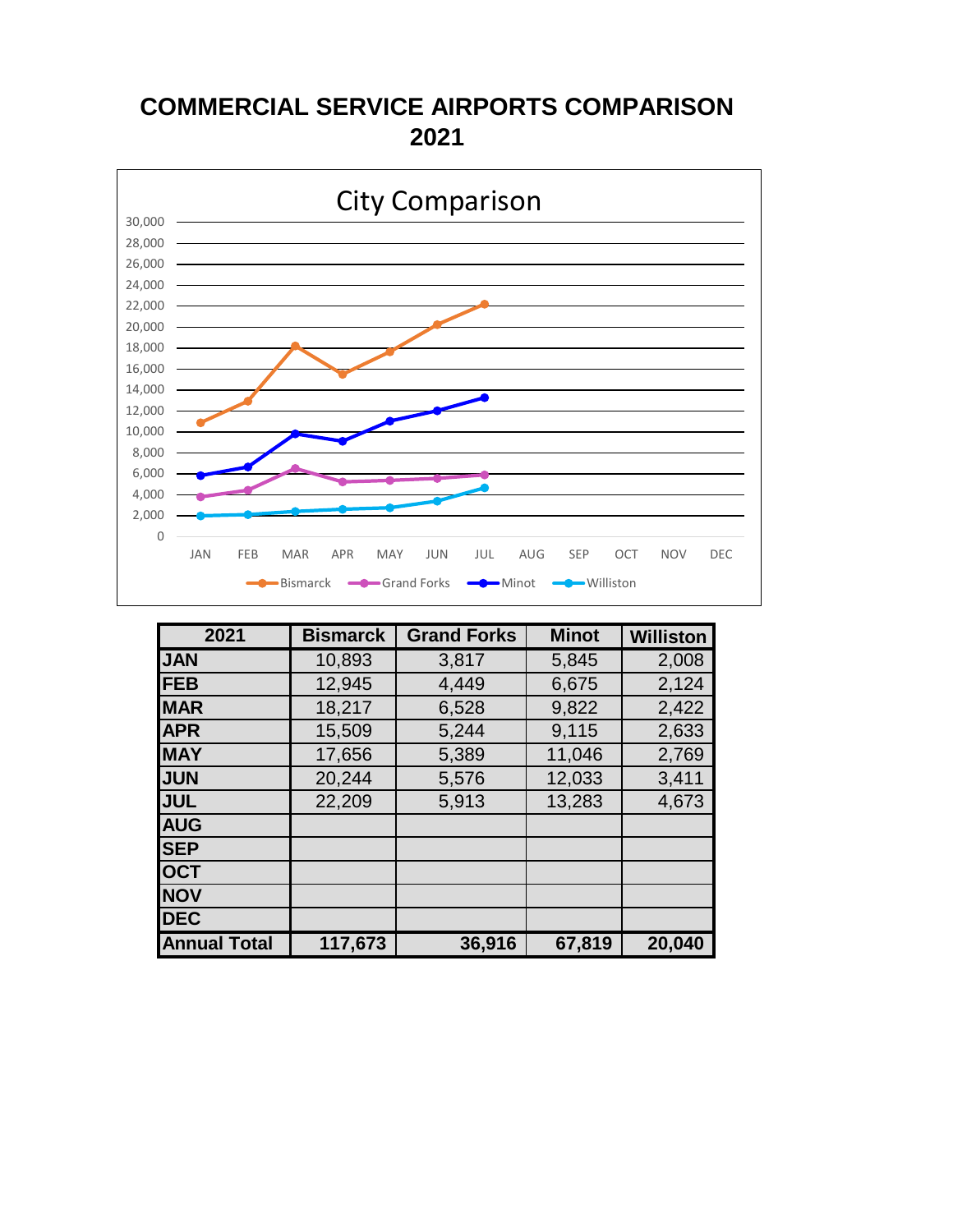### **TOTAL PASSENGERS July 2021**



|               |         | <b>PASSENGERS</b> |         |          |         |          |
|---------------|---------|-------------------|---------|----------|---------|----------|
| <b>MONTH</b>  | 2018    | 2019              | 2020    | % Change | 2021    | % Change |
| <b>JAN</b>    | 22,352  | 24,194            | 26,153  | 8.1%     | 12,796  | $-51.1%$ |
| <b>FEB</b>    | 23.414  | 25.431            | 27,225  | 7.1%     | 13,611  | $-50.0%$ |
| <b>MAR</b>    | 28.868  | 31.422            | 19,688  | $-37.3%$ | 20.410  | 3.7%     |
| <b>APR</b>    | 27.026  | 27,248            | 1,975   | $-92.8%$ | 19,675  | 896.2%   |
| <b>MAY</b>    | 26.787  | 27,122            | 4,577   | $-83.1%$ | 23,183  | 406.5%   |
| <b>JUN</b>    | 27.304  | 29.319            | 8,488   | $-71.0%$ | 25,642  | 202.1%   |
| <b>JUL</b>    | 29.363  | 32,774            | 13,223  | $-59.7%$ | 27.501  | 108.0%   |
| <b>AUG</b>    | 27.131  | 29.869            | 15.790  | $-47.1%$ |         |          |
| <b>SEP</b>    | 23.503  | 26,067            | 13,922  | $-46.6%$ |         |          |
| <b>OCT</b>    | 25.373  | 28,923            | 15,711  | $-45.7%$ |         |          |
| <b>NOV</b>    | 24.796  | 27.238            | 14.033  | $-48.5%$ |         |          |
| <b>DEC</b>    | 27,956  | 31,547            | 15,651  | $-50.4%$ |         |          |
| <b>TOTALS</b> | 313,873 | 341,154           | 176,436 | $-48.3%$ | 142,818 | 40.94%   |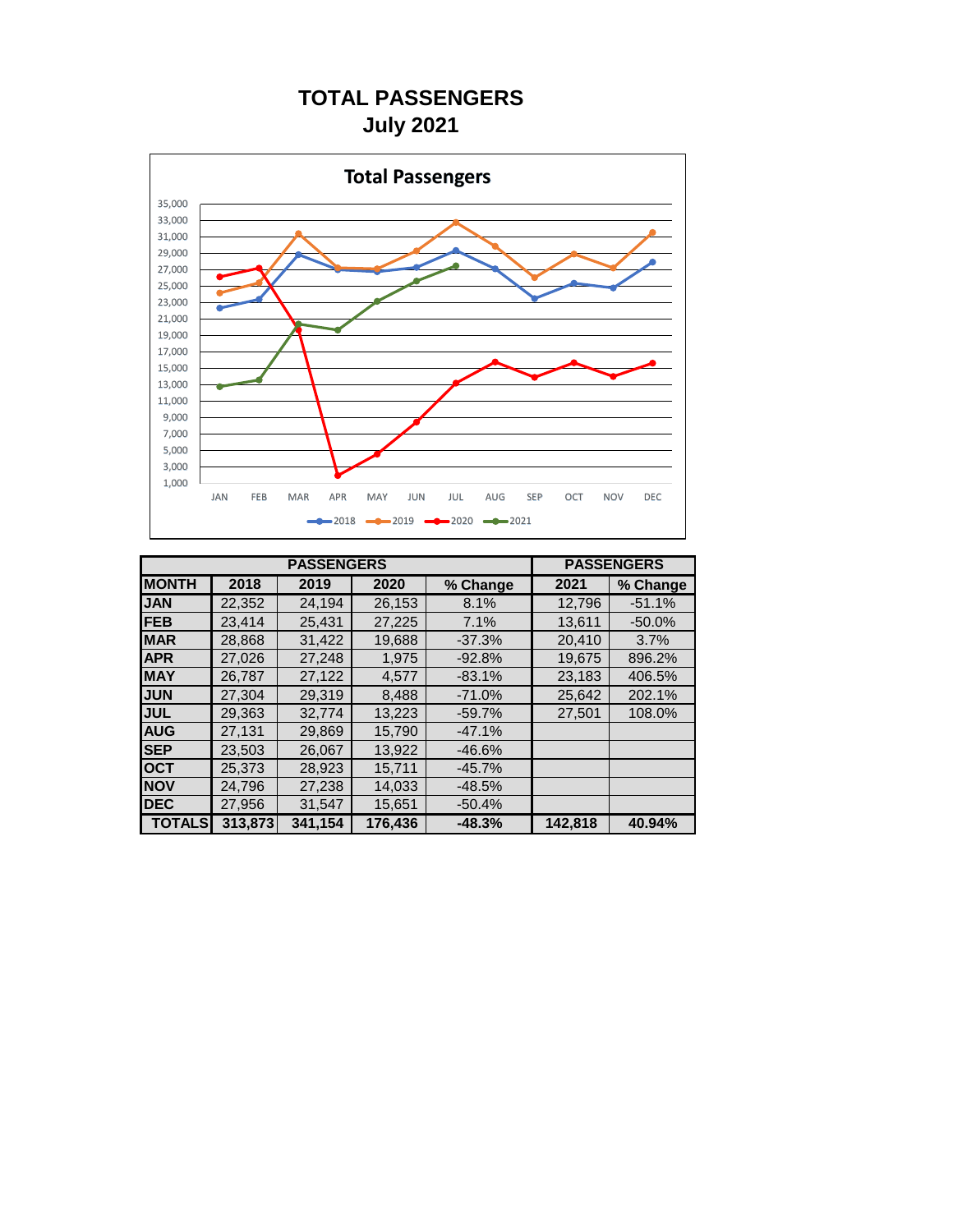## **Total Enplaned Passengers July 2021**



|               | <b>PASSENGERS</b> |         |        |        |          |  |  |  |
|---------------|-------------------|---------|--------|--------|----------|--|--|--|
| <b>MONTH</b>  | 2018              | 2019    | 2020   | 2021   | % Change |  |  |  |
| <b>JAN</b>    | 11068             | 12160   | 13,135 | 6,044  | $-54.0%$ |  |  |  |
| <b>IFEB</b>   | 11936             | 13058   | 13,732 | 6,916  | $-49.6%$ |  |  |  |
| <b>MAR</b>    | 14534             | 15513   | 8,607  | 10,064 | 16.9%    |  |  |  |
| <b>APR</b>    | 12868             | 13156   | 875    | 9,483  | 983.8%   |  |  |  |
| <b>MAY</b>    | 13365             | 13613   | 2,090  | 11,400 | 445.5%   |  |  |  |
| <b>JUN</b>    | 13325             | 14184   | 4,055  | 12,400 | 205.8%   |  |  |  |
| <b>JUL</b>    | 14583             | 16485   | 6,664  | 13,625 | 104.5%   |  |  |  |
| <b>AUG</b>    | 13814             | 14979   | 7,823  |        |          |  |  |  |
| <b>SEP</b>    | 11774             | 12945   | 7,014  |        |          |  |  |  |
| <b>OCT</b>    | 12852             | 15019   | 8,103  |        |          |  |  |  |
| <b>NOV</b>    | 12783             | 13982   | 7,245  |        |          |  |  |  |
| <b>IDEC</b>   | 14334             | 16085   | 8,235  |        |          |  |  |  |
| <b>TOTALS</b> | 157,236           | 171,179 | 87,578 | 69,932 | 42.3%    |  |  |  |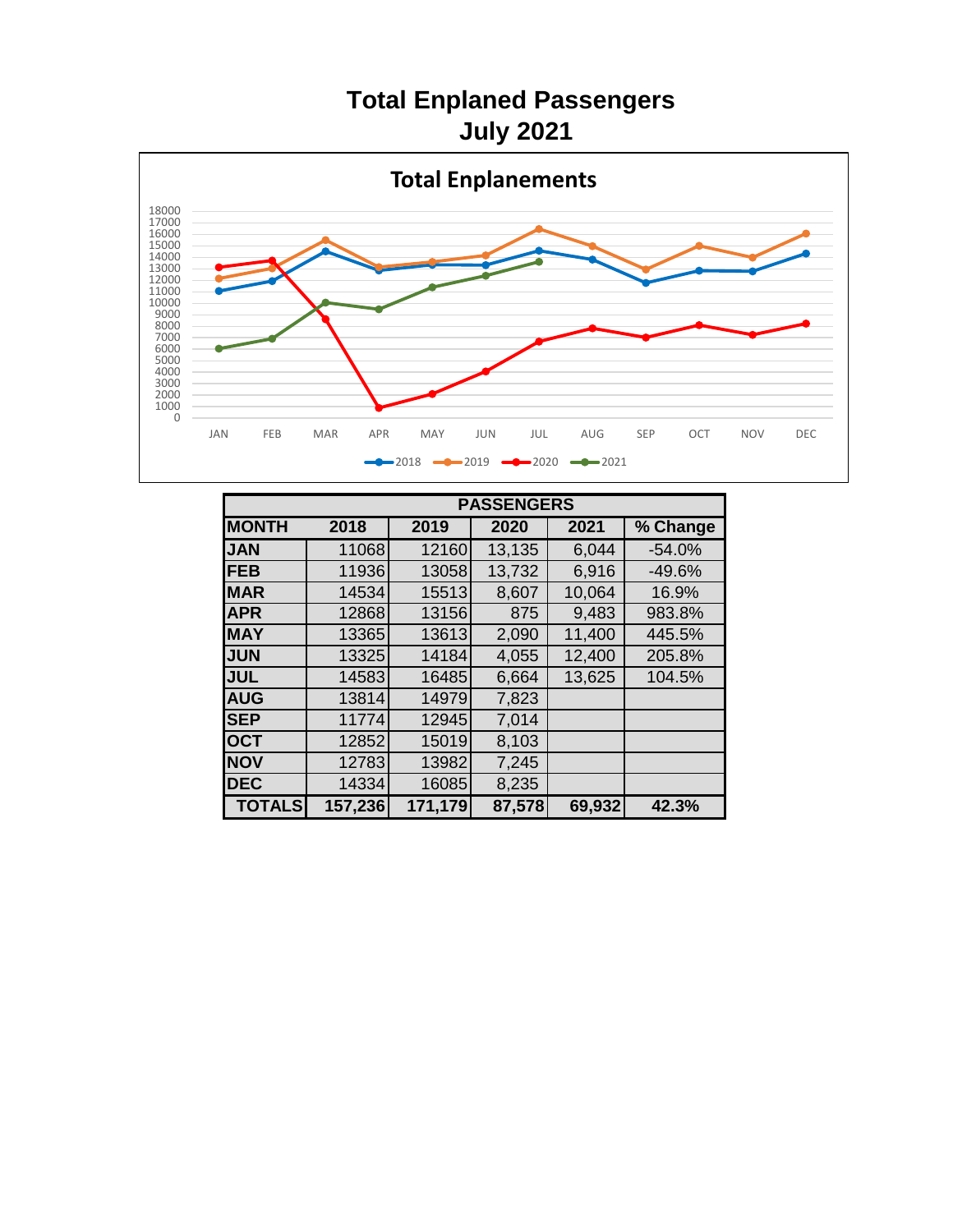**REVENUE ENPLANED PASSENGERS July 2021**



|               | <b>PASSENGERS</b> |         | <b>PASSENGERS</b> |          |        |          |
|---------------|-------------------|---------|-------------------|----------|--------|----------|
| <b>MONTH</b>  | 2018              | 2019    | 2020              | % Change | 2021   | % Change |
| <b>JAN</b>    | 10,753            | 11,785  | 12,846            | 9.0%     | 5,877  | $-54.3%$ |
| <b>FEB</b>    | 11,577            | 12,732  | 13,403            | 5.3%     | 6,718  | $-49.9%$ |
| <b>MAR</b>    | 14,039            | 15,107  | 8,384             | $-44.5%$ | 9,822  | 17.2%    |
| <b>APR</b>    | 12,306            | 12,743  | 801               | $-93.7%$ | 9,186  | 1046.8%  |
| <b>MAY</b>    | 12,885            | 13,122  | 1,966             | $-85.0%$ | 11,081 | 463.6%   |
| <b>JUN</b>    | 12,796            | 13,632  | 3,912             | $-71.3%$ | 12,084 | 208.9%   |
| <b>JUL</b>    | 14,038            | 15,954  | 6,511             | $-59.2%$ | 13,289 | 104.1%   |
| <b>AUG</b>    | 13,310            | 14,497  | 7,611             | $-47.5%$ |        |          |
| <b>SEP</b>    | 11,340            | 12,496  | 6,848             | $-45.2%$ |        |          |
| <b>OCT</b>    | 12,341            | 14,589  | 7,867             | $-46.1%$ |        |          |
| <b>NOV</b>    | 12,365            | 13,613  | 7,067             | $-48.1%$ |        |          |
| <b>DEC</b>    | 13,908            | 15,718  | 8,039             | $-48.9%$ |        |          |
| <b>TOTALS</b> | 151,658           | 165,988 | 85,255            | $-48.6%$ | 68,057 | 42.3%    |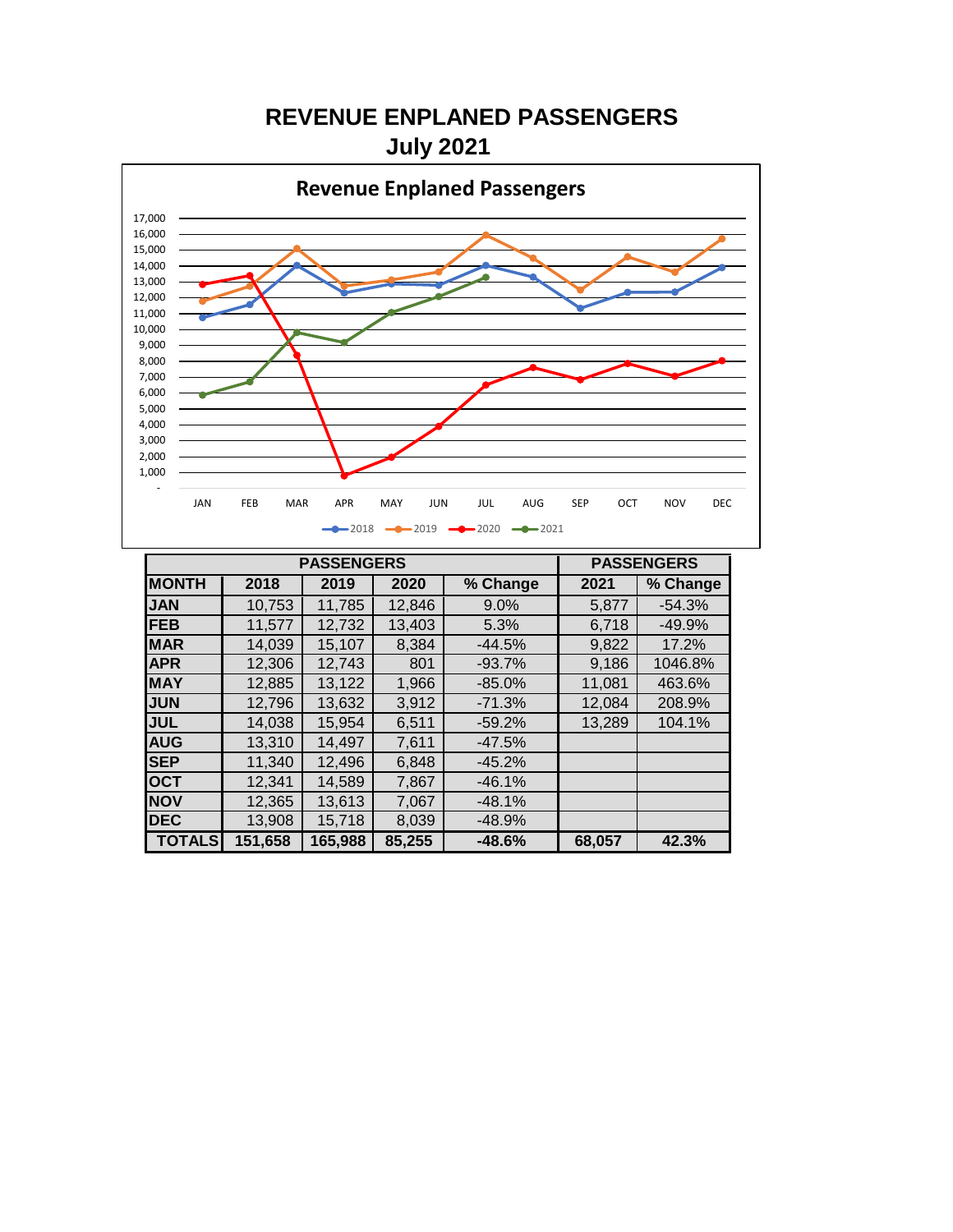### **NON-REVENUE PASSENGERS July 2021**



| 2020          |            |                |                   |        | 2021       |                          |                          |        |
|---------------|------------|----------------|-------------------|--------|------------|--------------------------|--------------------------|--------|
| <b>MONTH</b>  | <b>ENP</b> | <b>REV-ENP</b> | <b>Difference</b> | % Diff | <b>ENP</b> | <b>REV-ENP</b>           | <b>Difference</b>        | % Diff |
| <b>JAN</b>    | 13,135     | 12,846         | 289               | 2.2%   | 6,044      | 5,877                    | 167                      | 2.8%   |
| <b>FEB</b>    | 13,732     | 13.403         | 329               | 2.4%   | 6.916      | 6.718                    | 198                      | 2.9%   |
| <b>MAR</b>    | 8,607      | 8,384          | 223               | 2.6%   | 10,064     | 9,822                    | 242                      | 2.4%   |
| <b>APR</b>    | 875        | 801            | 74                | 8.5%   | 9,483      | 9,186                    | 297                      | 3.1%   |
| <b>MAY</b>    | 2,090      | 1,966          | 124               | 5.9%   | 11.400     | 11,081                   | 319                      | 2.8%   |
| <b>JUN</b>    | 4,055      | 3,912          | 143               | 3.5%   | 12,400     | 12,084                   | 316                      | 2.5%   |
| <b>JUL</b>    | 6.664      | 6,511          | 153               | 2.3%   | 13.625     | 13.289                   | 336                      | 2.5%   |
| <b>AUG</b>    | 7,823      | 7,611          | 212               | 2.7%   |            | $\overline{\phantom{a}}$ | $\overline{\phantom{0}}$ |        |
| <b>SEP</b>    | 7.014      | 6,848          | 166               | 2.4%   |            | $\overline{\phantom{a}}$ | $\overline{\phantom{0}}$ |        |
| <b>OCT</b>    | 8,103      | 7.867          | 236               | 2.9%   |            | -                        | $\overline{\phantom{0}}$ |        |
| <b>NOV</b>    | 7,245      | 7,067          | 178               | 2.5%   |            | -                        |                          |        |
| <b>DEC</b>    | 8,235      | 8,039          | 196               | 2.4%   |            | -                        |                          |        |
| <b>TOTALS</b> | 87,578     | 85,255         | 2,323             | 2.7%   | 69,932     | 68,057                   | 1,875                    | 2.7%   |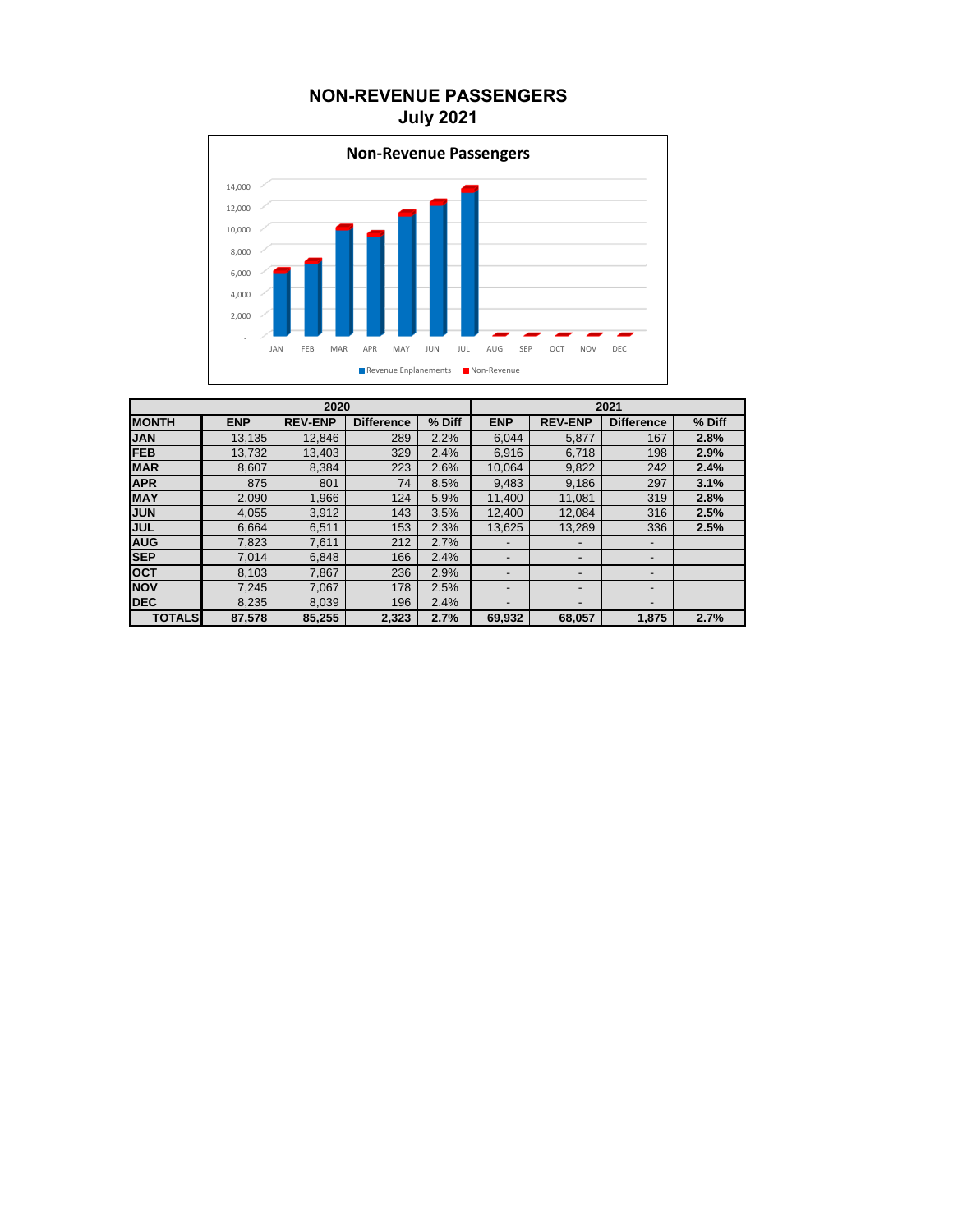### **TOTAL DEPLANED PASSENGERS July 2021**



|               |         |         | <b>PASSENGERS</b> |          |        |          |
|---------------|---------|---------|-------------------|----------|--------|----------|
| <b>MONTH</b>  | 2018    | 2019    | 2020              | % Change | 2021   | % Change |
| <b>JAN</b>    | 11.284  | 12.034  | 13,018            | 8.2%     | 6,752  | $-48.1%$ |
| <b>FEB</b>    | 11,478  | 12,373  | 13,493            | 9.1%     | 6,695  | $-50.4%$ |
| <b>MAR</b>    | 14,334  | 15,909  | 11,081            | $-30.3%$ | 10,346 | $-6.6%$  |
| <b>APR</b>    | 14,158  | 14,092  | 1,100             | $-92.2%$ | 10.192 | 826.5%   |
| <b>MAY</b>    | 13.422  | 13.509  | 2,487             | $-81.6%$ | 11.783 | 373.8%   |
| <b>JUN</b>    | 13,979  | 15,135  | 4,433             | $-70.7%$ | 13,242 | 198.7%   |
| <b>JUL</b>    | 14.780  | 16,289  | 6,559             | $-59.7%$ | 13.876 | 111.6%   |
| <b>AUG</b>    | 13.317  | 14.890  | 7,967             | $-46.5%$ |        |          |
| <b>SEP</b>    | 11,729  | 13,122  | 6,908             | $-47.4%$ |        |          |
| <b>OCT</b>    | 12,521  | 13,904  | 7,608             | $-45.3%$ |        |          |
| <b>NOV</b>    | 12,013  | 13,256  | 6,788             | $-48.8%$ |        |          |
| <b>DEC</b>    | 13,622  | 15,462  | 7,416             | $-52.0%$ |        |          |
| <b>TOTALS</b> | 156.637 | 169.975 | 88,858            | $-47.7%$ | 72.886 | 39.7%    |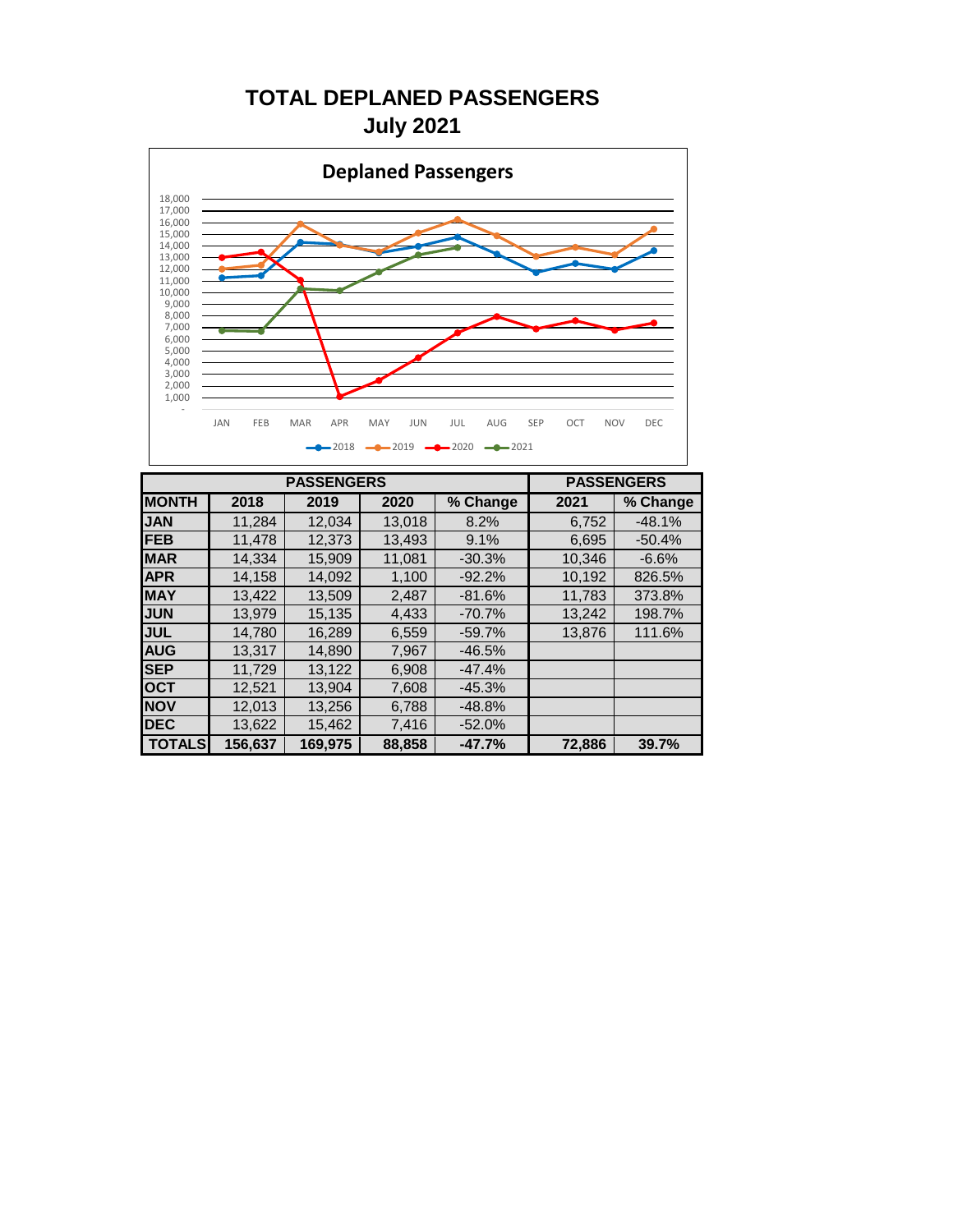**REVENUE DEPLANED PASSENGERS July 2021**



|               | <b>PASSENGERS</b> |         | <b>PASSENGERS</b> |          |        |          |
|---------------|-------------------|---------|-------------------|----------|--------|----------|
| <b>MONTH</b>  | 2018              | 2019    | 2020              | % Change | 2021   | % Change |
| <b>JAN</b>    | 11,002            | 11,693  | 12,737            | 8.9%     | 6,595  | $-48.2%$ |
| <b>IFEB</b>   | 11,140            | 12,081  | 13,222            | 9.4%     | 6,526  | $-50.6%$ |
| <b>MAR</b>    | 13,873            | 15,529  | 10,807            | $-30.4%$ | 10,101 | $-6.5%$  |
| <b>APR</b>    | 13,632            | 13,672  | 1,036             | $-92.4%$ | 9,925  | 858.0%   |
| <b>MAY</b>    | 12,950            | 13,111  | 2,372             | $-81.9%$ | 11,458 | 383.1%   |
| <b>JUN</b>    | 13,478            | 14,571  | 4,332             | $-70.3%$ | 12,935 | 198.6%   |
| <b>JUL</b>    | 14,270            | 15,783  | 6,410             | $-59.4%$ | 13,545 | 111.3%   |
| <b>AUG</b>    | 12,861            | 14,430  | 7,781             | $-46.1%$ |        |          |
| <b>SEP</b>    | 11,392            | 12,737  | 6,732             | $-47.1%$ |        |          |
| <b>OCT</b>    | 12,066            | 13,488  | 7,375             | $-45.3%$ |        |          |
| <b>NOV</b>    | 11,624            | 12,922  | 6,610             | $-48.8%$ |        |          |
| <b>DEC</b>    | 13,175            | 15,100  | 7,219             | $-52.2%$ |        |          |
| <b>TOTALS</b> | 151,463           | 165,117 | 86,633            | 9.0%     | 71,085 | 39.6%    |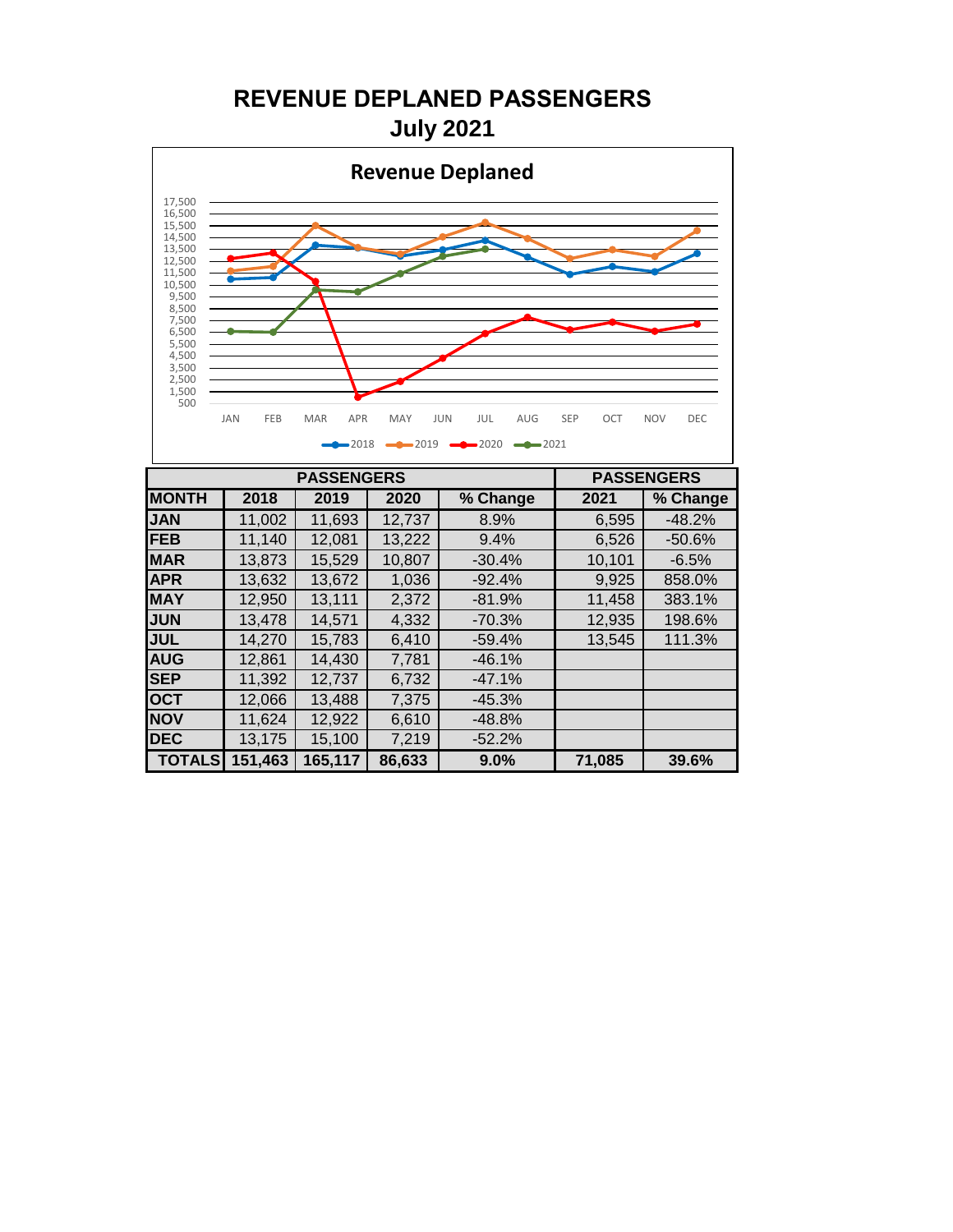### **MONTHLY ENPLANED PASSENGER LOAD FACTOR SUMMARY July 2021**



|                        | <b>LOAD FACTOR (%)</b> |       |       |       | <b>DIFFERENCE</b> |
|------------------------|------------------------|-------|-------|-------|-------------------|
| <b>MONTH</b>           | 2018                   | 2019  | 2020  | 2021  | 2021/2020         |
| <b>JAN</b>             | 75.0%                  | 81.0% | 78.1% | 47.1% | $-31.0$           |
| <b>FEB</b>             | 80.5%                  | 85.2% | 84.7% | 50.7% | $-34.0$           |
| <b>MAR</b>             | 79.9%                  | 81.3% | 49.9% | 55.3% | 5.4               |
| <b>APR</b>             | 70.9%                  | 74.9% | 12.9% | 57.4% | 44.5              |
| <b>MAY</b>             | 77.8%                  | 86.8% | 30.7% | 81.4% | 50.7              |
| <b>JUN</b>             | 77.0%                  | 76.8% | 44.8% | 68.9% | 24.1              |
| <b>JUL</b>             | 80.2%                  | 83.1% | 59.1% | 71.2% | 12.1              |
| <b>AUG</b>             | 81.8%                  | 83.8% | 48.8% |       |                   |
| <b>SEP</b>             | 81.0%                  | 79.7% | 46.8% |       |                   |
| <b>OCT</b>             | 76.6%                  | 84.5% | 43.0% |       |                   |
| <b>NOV</b>             | 87.7%                  | 81.3% | 40.0% |       |                   |
| <b>DEC</b>             | 86.6%                  | 85.1% | 55.7% |       |                   |
| <b>ANNUAL AVERAGE:</b> | 79.6%                  | 82.0% | 49.6% | 61.7% | 10.26             |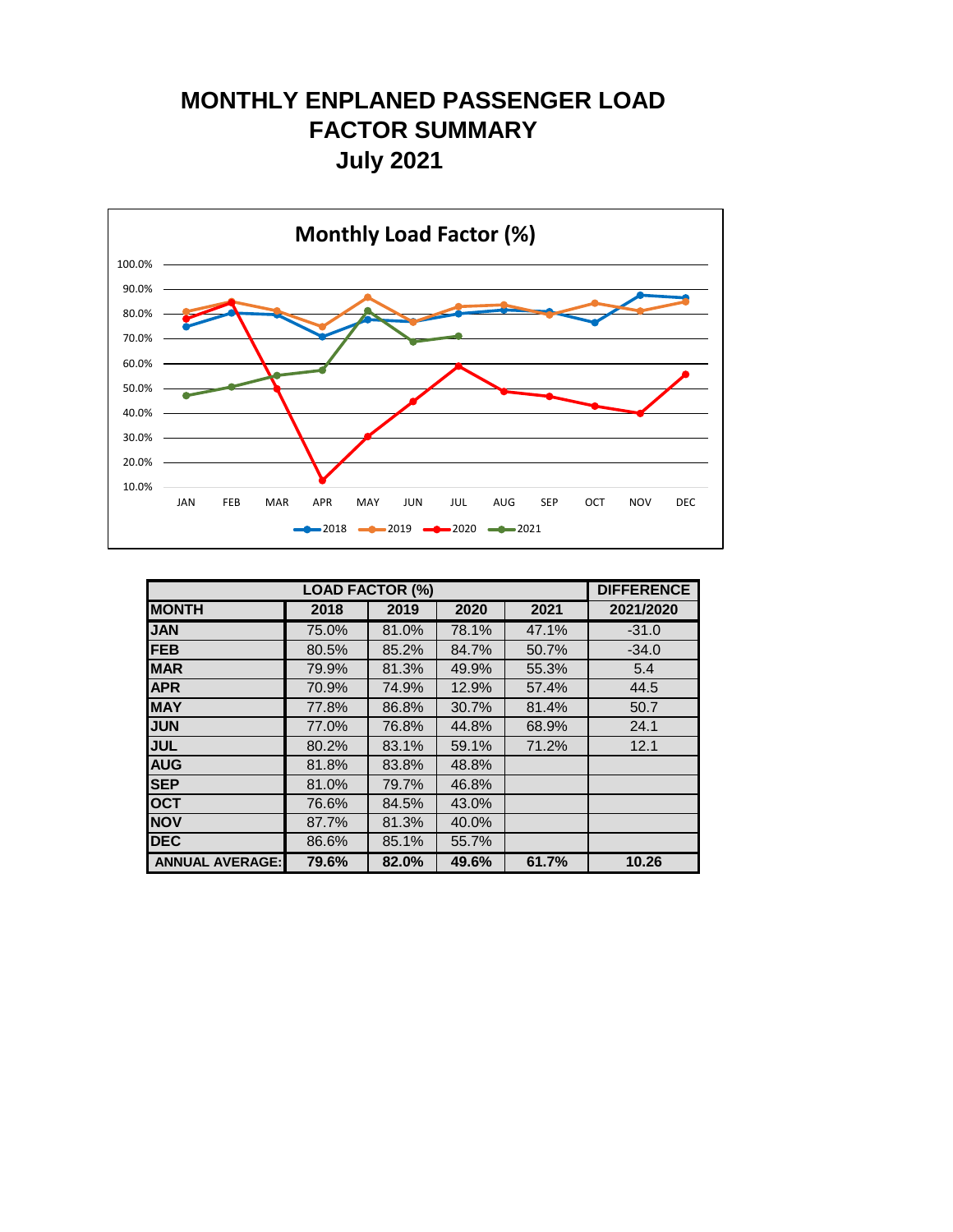## **LOAD FACTOR BY AIRLINE July 2021**

|                  | 2021 Seats       | <b>2020 Seats</b> | 2021 Revenue     | 2020 Revenue     | <b>2021 Load</b> | <b>2020 Load</b> |                   |
|------------------|------------------|-------------------|------------------|------------------|------------------|------------------|-------------------|
| <b>Carrier</b>   | <b>Available</b> | <b>Available</b>  | <b>ENPL PASS</b> | <b>ENPL PASS</b> | <b>Factor</b>    | <b>Factor</b>    | <b>Difference</b> |
| <b>Allegiant</b> | 4,422            | 2,997             | 3,404            | 1,561            | 77.0%            | 52.1%            | 24.9              |
| <b>Delta</b>     | 10,940           | 5,320             | 7,362            | 2,649            | 67.3%            | 49.8%            | 17.5              |
| <b>United</b>    | 3,150            | 2,700             | 2,517            | 2,301            | 79.9%            | 85.2%            | $-5.3$            |
| Total            | 18,512           | 11,017            | 13,283           | 6,511            |                  |                  |                   |
| <b>Average</b>   | 6,171            | 3,672             | 4,428            | 2,170            | 71.8%            | 59.1%            |                   |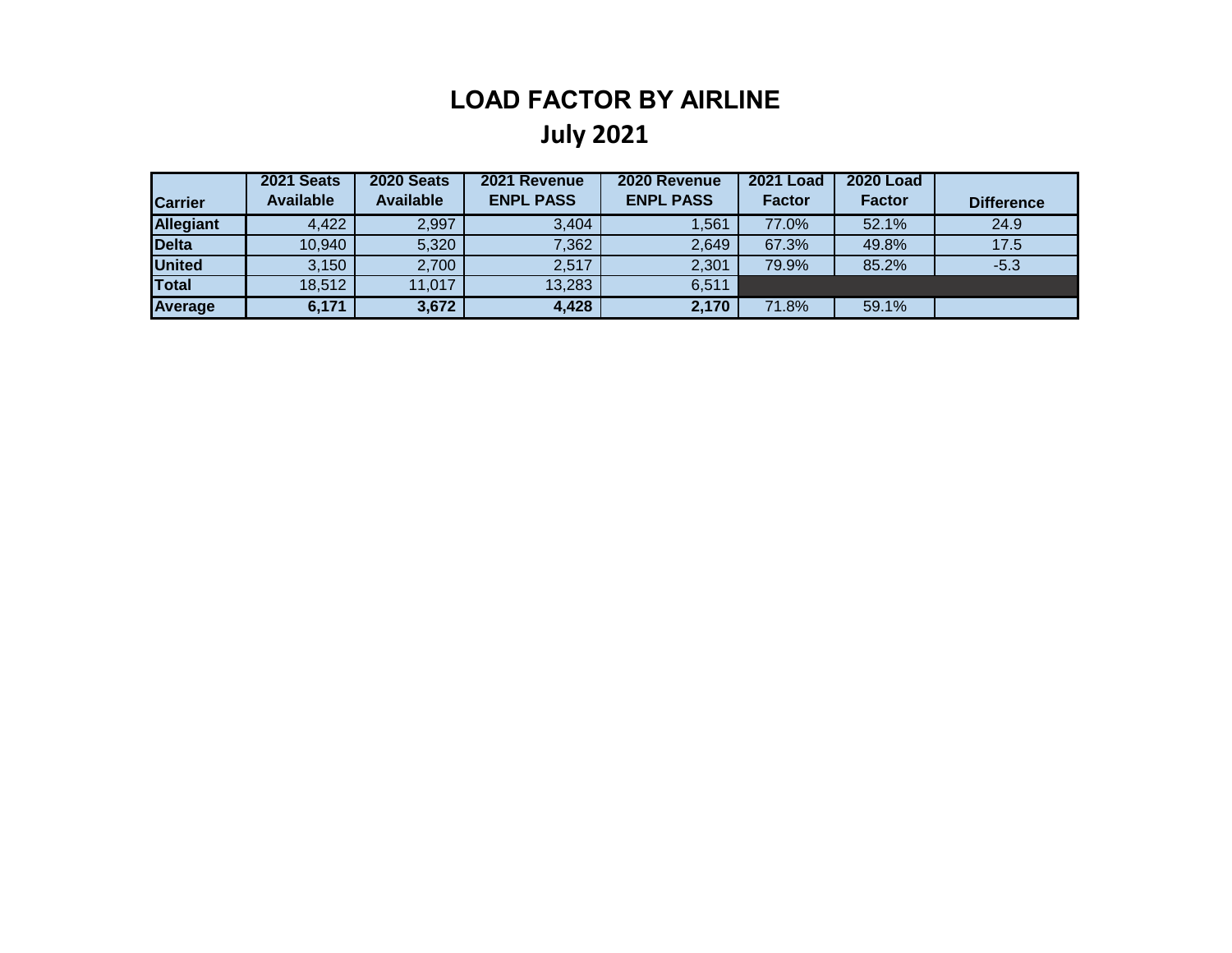## **DEPARTING MONTHLY SEATS July 2021**



|                     | 2018         | 2019         | 2020         | 2021         | # Seats           | $\%$     |
|---------------------|--------------|--------------|--------------|--------------|-------------------|----------|
| <b>MONTH</b>        | <b>Seats</b> | <b>Seats</b> | <b>Seats</b> | <b>Seats</b> | <b>Difference</b> | Change   |
| <b>JAN</b>          | 14,340       | 14,546       | 16,438       | 12,466       | (3, 972)          | $-24.2%$ |
| <b>FEB</b>          | 14,377       | 14,949       | 15,828       | 13,246       | (2, 582)          | $-16.3%$ |
| <b>MAR</b>          | 17,581       | 18,573       | 16,787       | 17,755       | 968               | 5.8%     |
| <b>APR</b>          | 17,356       | 17,004       | 6,199        | 16,002       | 9,803             | 158.1%   |
| <b>MAY</b>          | 16,555       | 15,110       | 6,410        | 13,607       | 7,197             | 112.3%   |
| <b>JUN</b>          | 16,616       | 17,747       | 8,736        | 17,537       | 8,801             | 100.7%   |
| <b>JUL</b>          | 17,497       | 19,198       | 11,017       | 18,661       | 7,644             | 69.4%    |
| <b>AUG</b>          | 16,275       | 17,298       | 15,595       |              |                   |          |
| <b>SEP</b>          | 13,996       | 15,672       | 14,621       |              |                   |          |
| <b>OCT</b>          | 16,105       | 17,269       | 18,312       |              |                   |          |
| <b>NOV</b>          | 14,095       | 16,749       | 17,657       |              |                   |          |
| <b>DEC</b>          | 16,062       | 18,468       | 14,420       |              |                   |          |
| <b>Annual Total</b> | 190,855      | 202,583      | 162,020      | 109,274      | 27,859            | 34.2%    |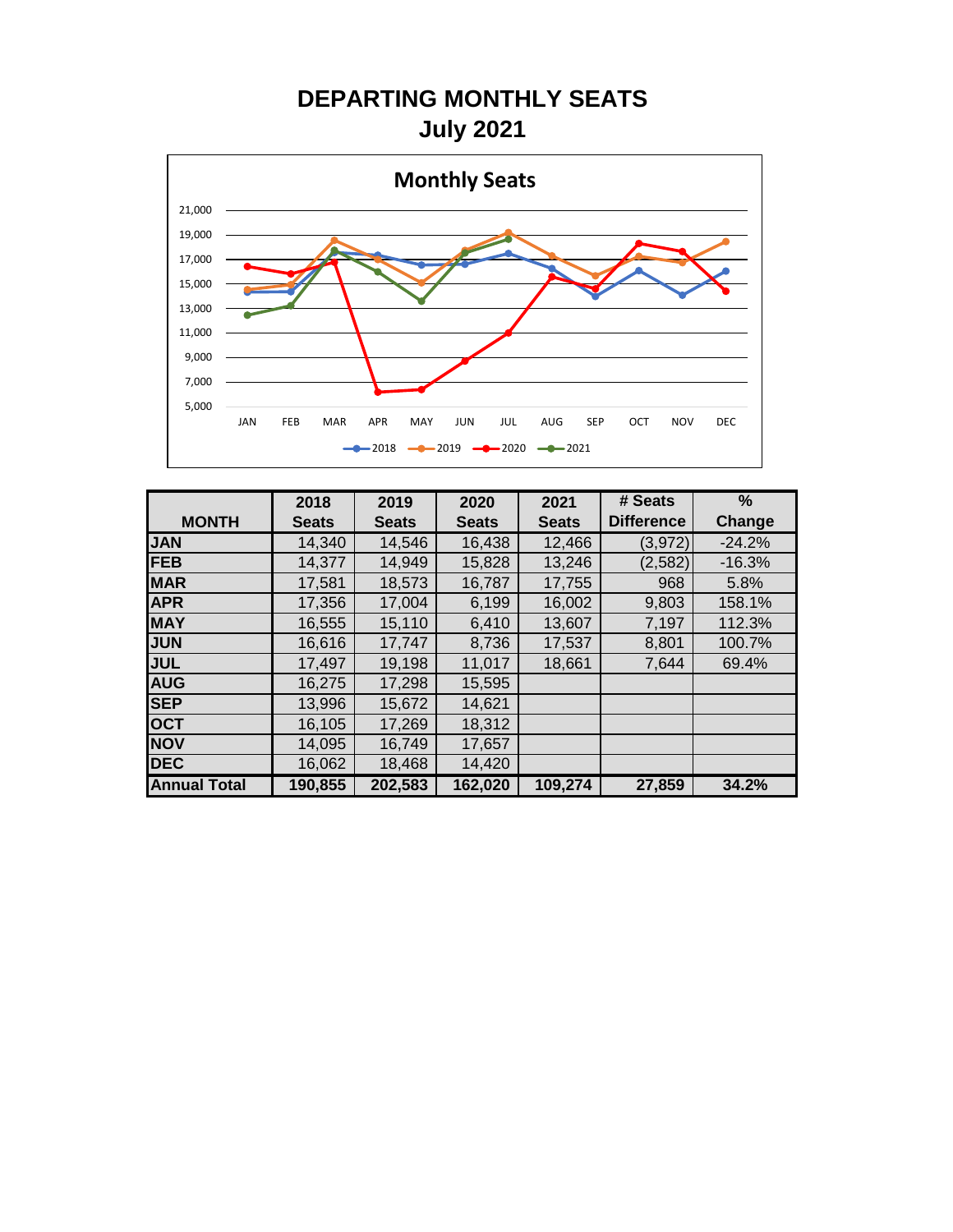#### **MONTHLY AIRLINE DEPARTURES July 2021**



| <b>MONTH</b>              | 2018 | 2019 | 2020 | 2021 | <b>DIFFERENCE</b> | <b>% DIFFERENCE</b> |
|---------------------------|------|------|------|------|-------------------|---------------------|
| <b>JAN</b>                | 207  | 204  | 241  | 200  | $-41$             | $-17.0%$            |
| <b>FEB</b>                | 201  | 197  | 219  | 190  | $-29$             | $-13.2%$            |
| <b>MAR</b>                | 249  | 258  | 227  | 274  | 47                | 20.7%               |
| <b>APR</b>                | 254  | 239  | 86   | 260  | 346               | 202.3%              |
| <b>MAY</b>                | 245  | 238  | 76   | 210  | 134               | 176.3%              |
| <b>JUN</b>                | 242  | 273  | 96   | 260  | 164               | 170.8%              |
| <b>JUL</b>                | 272  | 290  | 142  | 278  | 136               | 95.8%               |
| <b>AUG</b>                | 255  | 273  | 203  |      |                   |                     |
| <b>SEP</b>                | 221  | 239  | 193  |      |                   |                     |
| <b>OCT</b>                | 264  | 263  | 253  |      |                   |                     |
| <b>NOV</b>                | 218  | 246  | 242  |      |                   |                     |
| <b>DEC</b>                | 233  | 263  | 227  |      |                   |                     |
| <b>ANNUAL DEPARTURES:</b> | 2861 | 2983 | 2205 | 1672 | 757               | 53.8%               |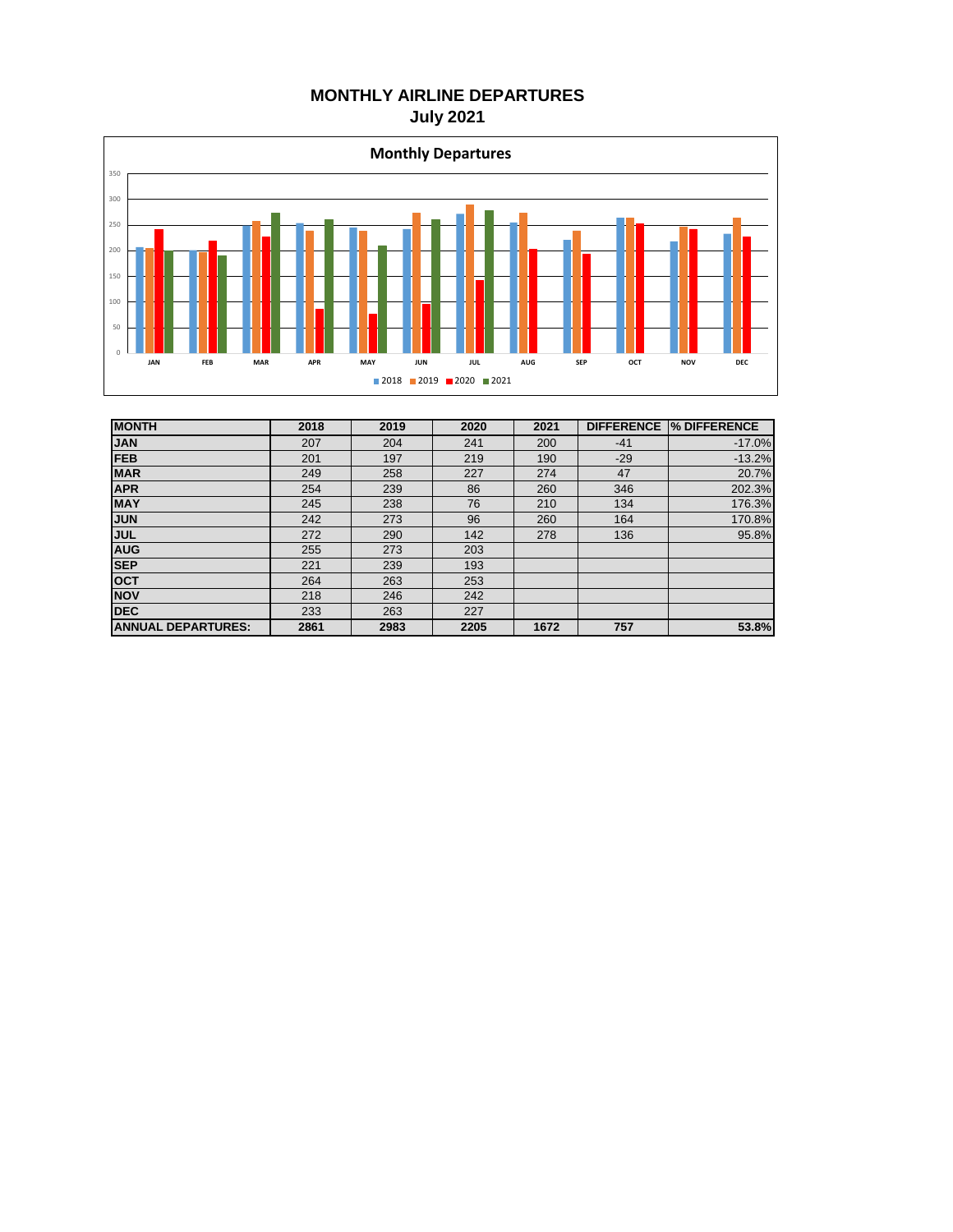## **AIR CARRIER MARKET SHARE July 2021**

|                  | <b>July 2020</b>  | <b>July 2021</b>  |            |
|------------------|-------------------|-------------------|------------|
| <b>Carrier</b>   | <b>Passengers</b> | <b>Passengers</b> | Percentage |
| <b>Delta</b>     | 5,554             | 15,632            | 56.8%      |
| <b>United</b>    | 4,580             | 5,139             | 18.7%      |
| <b>Allegiant</b> | 3,089             | 6,699             | 24.4%      |
| <b>Charter</b>   |                   | 31                | 0.1%       |
| Total:           | 13,223            | 27,501            |            |

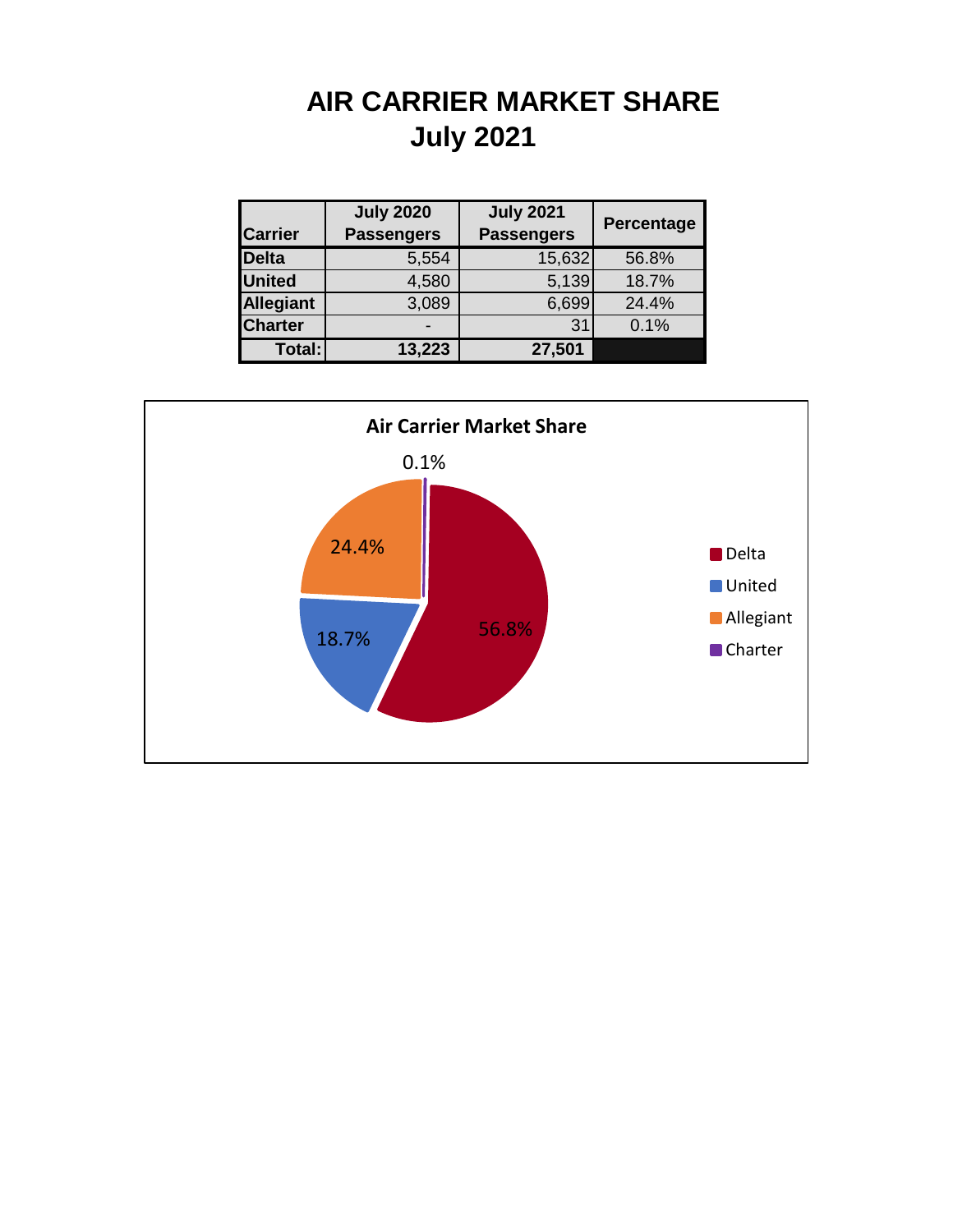### **MOT TOWER OPERATIONS COUNTS July 2021**

|              | <b>Tower Operations</b> |              |                    |                 |                 |                 |              |  |  |  |  |  |  |  |  |
|--------------|-------------------------|--------------|--------------------|-----------------|-----------------|-----------------|--------------|--|--|--|--|--|--|--|--|
|              | 2019                    | 2020         |                    |                 | 2021            |                 |              |  |  |  |  |  |  |  |  |
|              |                         |              |                    |                 | General         |                 |              |  |  |  |  |  |  |  |  |
| <b>Month</b> | <b>TOTAL</b>            | <b>TOTAL</b> | <b>Air Carrier</b> | <b>Air Taxi</b> | <b>Aviation</b> | <b>Military</b> | <b>TOTAL</b> |  |  |  |  |  |  |  |  |
| <b>JAN</b>   | 1,817                   | 2,026        | 400                | 476             | 1,310           | 140             | 2,326        |  |  |  |  |  |  |  |  |
| <b>FEB</b>   | 1,494                   | 3,155        | 380                | 447             | 1,002           | 74              | 1,903        |  |  |  |  |  |  |  |  |
| <b>MAR</b>   | 3,010                   | 2,518        | 548                | 676             | 1,540           | 265             | 3,029        |  |  |  |  |  |  |  |  |
| <b>APR</b>   | 2,999                   | 2,376        | 520                | 679             | 1,820           | 111             | 3,130        |  |  |  |  |  |  |  |  |
| <b>MAY</b>   | 3,699                   | 3,027        | 420                | 624             | 2,184           | 123             | 3,351        |  |  |  |  |  |  |  |  |
| <b>JUN</b>   | 3,646                   | 2,732        | 520                | 635             | 2,299           | 140             | 3,594        |  |  |  |  |  |  |  |  |
| <b>JUL</b>   | 5,682                   | 4,956        | 556                | 665             | 2,353           | 1,620           | 5,194        |  |  |  |  |  |  |  |  |
| <b>AUG</b>   | 4,487                   | 4,083        |                    |                 |                 |                 |              |  |  |  |  |  |  |  |  |
| <b>SEP</b>   | 3,083                   | 3,282        |                    |                 |                 |                 |              |  |  |  |  |  |  |  |  |
| <b>OCT</b>   | 2,871                   | 2,750        |                    |                 |                 |                 |              |  |  |  |  |  |  |  |  |
| <b>NOV</b>   | 2,607                   | 2,536        |                    |                 |                 |                 |              |  |  |  |  |  |  |  |  |
| <b>DEC</b>   | 2,679                   | 2,708        |                    |                 |                 |                 |              |  |  |  |  |  |  |  |  |
| Total:       | 38,074                  | 36,149       | 3,344              | 4,202           | 12,508          | 2,473           | 22,527       |  |  |  |  |  |  |  |  |

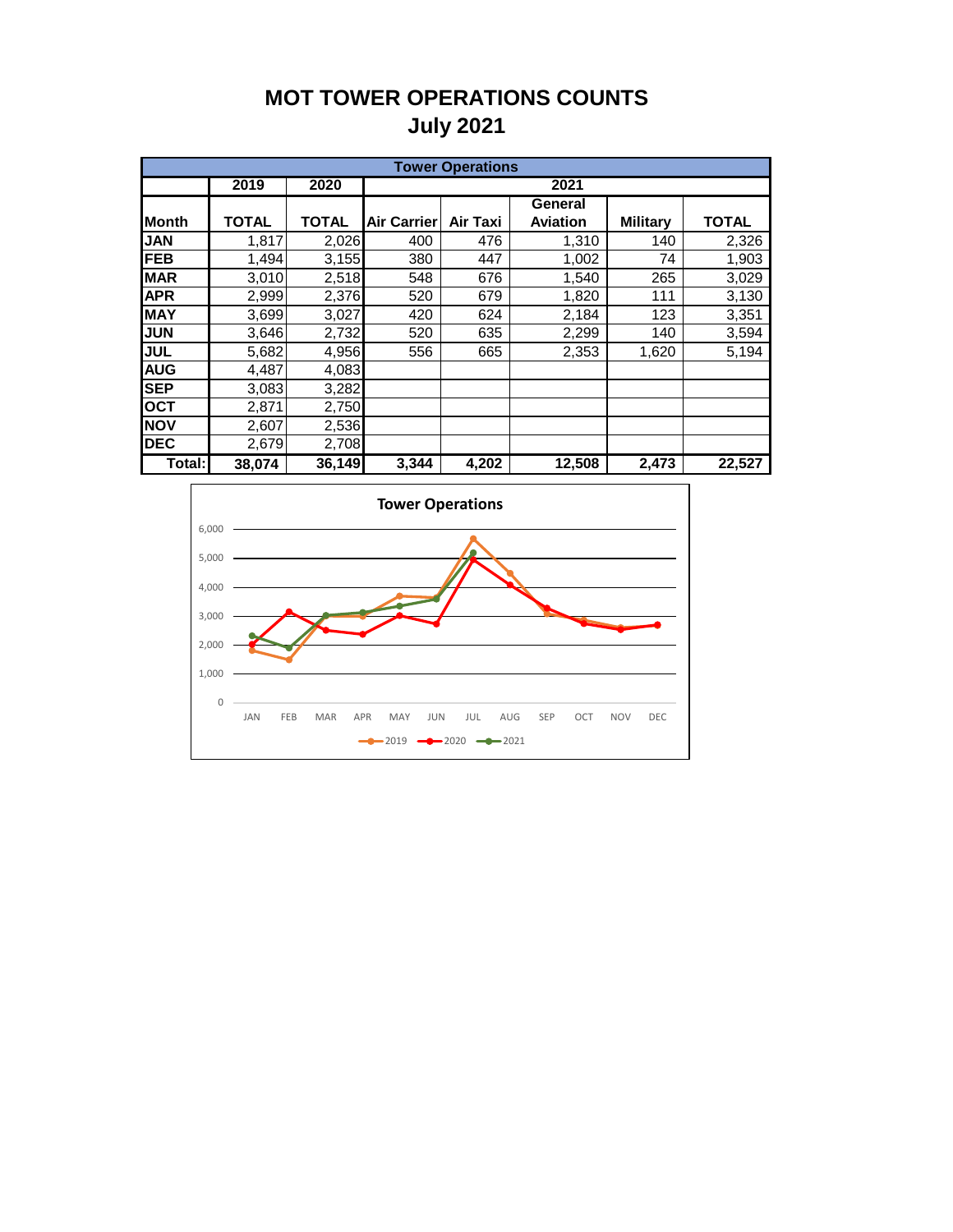# **MONTHLY CAR RENTAL July 2021**



|               | <b>CAR RENTAL GROSS RECEIPTS</b> |           |    |           |    |           |          |  |  |  |  |  |  |  |  |
|---------------|----------------------------------|-----------|----|-----------|----|-----------|----------|--|--|--|--|--|--|--|--|
|               |                                  | 2019      |    | 2020      |    | 2021      | % Change |  |  |  |  |  |  |  |  |
| <b>JAN</b>    | \$                               | 259,651   | \$ | 344,713   | \$ | 159,305   | $-54%$   |  |  |  |  |  |  |  |  |
| <b>FEB</b>    | \$                               | 287,385   | \$ | 302,489   | \$ | 185,925   | $-39%$   |  |  |  |  |  |  |  |  |
| <b>MAR</b>    | \$                               | 341,798   | \$ | 225,817   | \$ | 269,702   | 19%      |  |  |  |  |  |  |  |  |
| <b>APR</b>    | \$                               | 348,929   | \$ | 93,869    | \$ | 343,547   | 266%     |  |  |  |  |  |  |  |  |
| <b>IMAY</b>   | \$                               | 404,459   | \$ | 125,806   | \$ | 472,303   | 275%     |  |  |  |  |  |  |  |  |
| <b>JUN</b>    | \$                               | 435,280   | \$ | 181,193   | \$ | 482,231   | 166%     |  |  |  |  |  |  |  |  |
| <b>JUL</b>    | \$                               | 528,397   | \$ | 282,055   | \$ | 531,709   | 89%      |  |  |  |  |  |  |  |  |
| <b>AUG</b>    | \$                               | 592,133   | \$ | 319,731   |    |           |          |  |  |  |  |  |  |  |  |
| <b>SEP</b>    | \$                               | 464,599   | \$ | 293,695   |    |           |          |  |  |  |  |  |  |  |  |
| <b>OCT</b>    | \$                               | 543,427   | \$ | 366,205   |    |           |          |  |  |  |  |  |  |  |  |
| <b>NOV</b>    | \$                               | 436,831   | \$ | 239,389   |    |           |          |  |  |  |  |  |  |  |  |
| <b>DEC</b>    | \$                               | 372,691   | \$ | 179,464   |    |           |          |  |  |  |  |  |  |  |  |
| <b>TOTAL:</b> | \$                               | 5,015,577 | \$ | 2,954,427 | \$ | 2,444,722 | 57%      |  |  |  |  |  |  |  |  |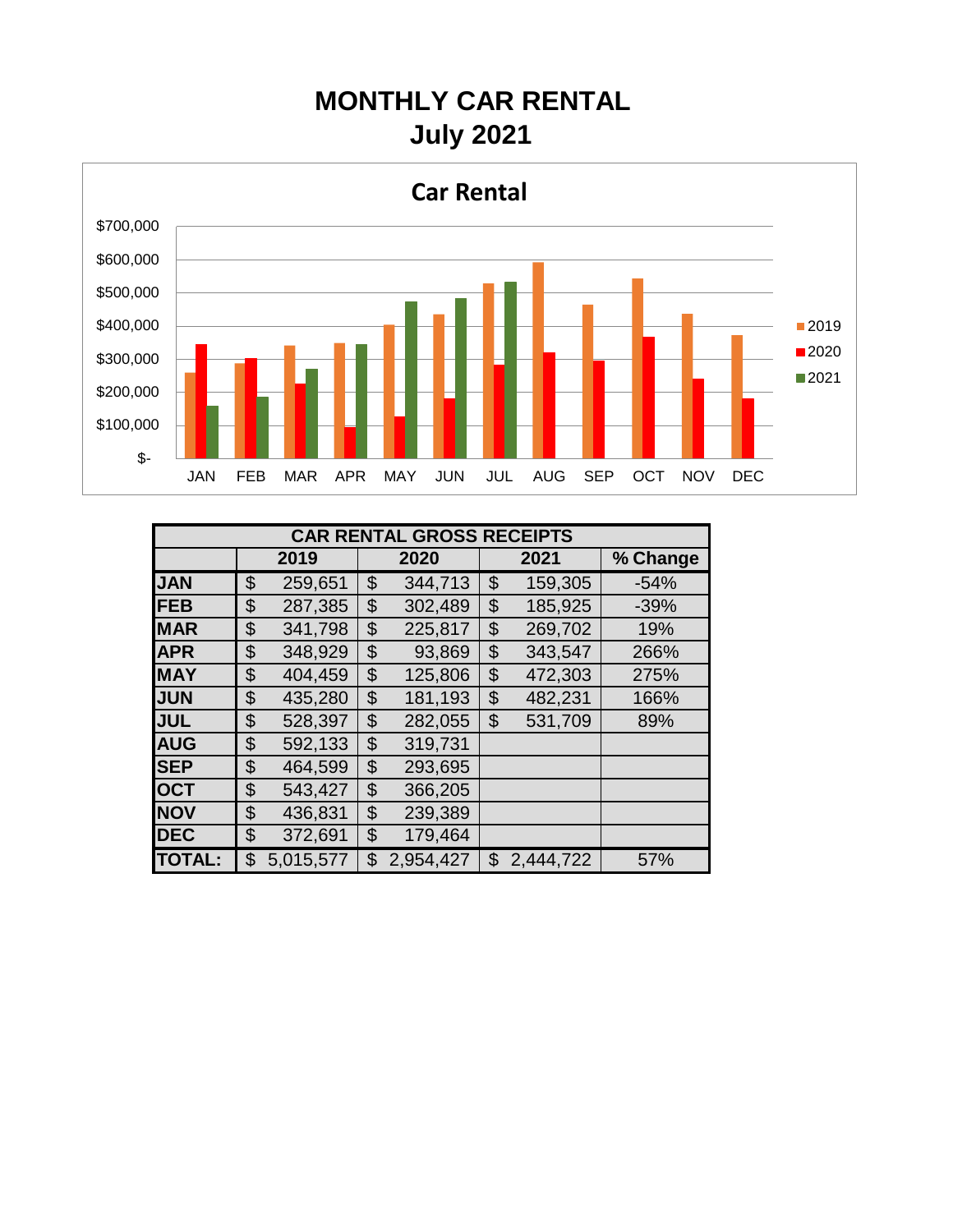**July 2021 AIRPORT PARKING REVENUE**



|               |               |           | <b>GROSS RECEIPTS</b> |              |         | $\frac{0}{0}$ |                | 2021                  | 2021 % of Gross |
|---------------|---------------|-----------|-----------------------|--------------|---------|---------------|----------------|-----------------------|-----------------|
|               |               | 2019      | 2020                  |              | 2021    | Change        |                | <b>After Expenses</b> | <b>Revenue</b>  |
| <b>JAN</b>    | \$<br>142,894 |           | \$<br>149,812         | 70,384<br>\$ |         | $-53.0%$      | \$             | 44,447                | 63.1%           |
| <b>FEB</b>    | \$<br>132,371 |           | \$<br>155,993         | \$           | 62,204  | $-60.1%$      | \$             | 37,271                | 59.9%           |
| <b>MAR</b>    | \$<br>172,268 |           | \$<br>131,050         | \$           | 99,069  | $-24.4%$      | \$             | 69,099                | 69.7%           |
| <b>APR</b>    | \$            | 164,436   | \$<br>15,788          | \$           | 90,869  | 475.6%        | \$             | 57,408                | 63.2%           |
| <b>MAY</b>    | \$<br>130,708 |           | \$<br>18,228          | \$           | 102,991 | 465.0%        | $\mathfrak{S}$ | 65,178                | 63.3%           |
| <b>JUN</b>    | \$            | 139,662   | \$<br>33,163          | \$           | 113,806 | 243.2%        | \$             | 90,453                | 79.5%           |
| <b>JUL</b>    | \$            | 144,076   | \$<br>41,248          | \$           | 113,257 | 174.6%        | \$             | 85,611                | 75.6%           |
| <b>AUG</b>    | \$            | 135,367   | \$<br>68,037          |              |         |               |                |                       |                 |
| <b>SEP</b>    | \$            | 145,201   | \$<br>73,060          |              |         |               |                |                       |                 |
| <b>OCT</b>    | \$            | 148,206   | \$<br>67,886          |              |         |               |                |                       |                 |
| <b>NOV</b>    | \$            | 148,134   | \$<br>76,086          |              |         |               |                |                       |                 |
| <b>DEC</b>    | \$            | 163,538   | \$<br>69,603          |              |         |               |                |                       |                 |
| <b>TOTAL:</b> | \$            | 1,766,861 | \$<br>899,955         | \$           | 652,580 | 19.7%         | \$             | 449,467               | 68.9%           |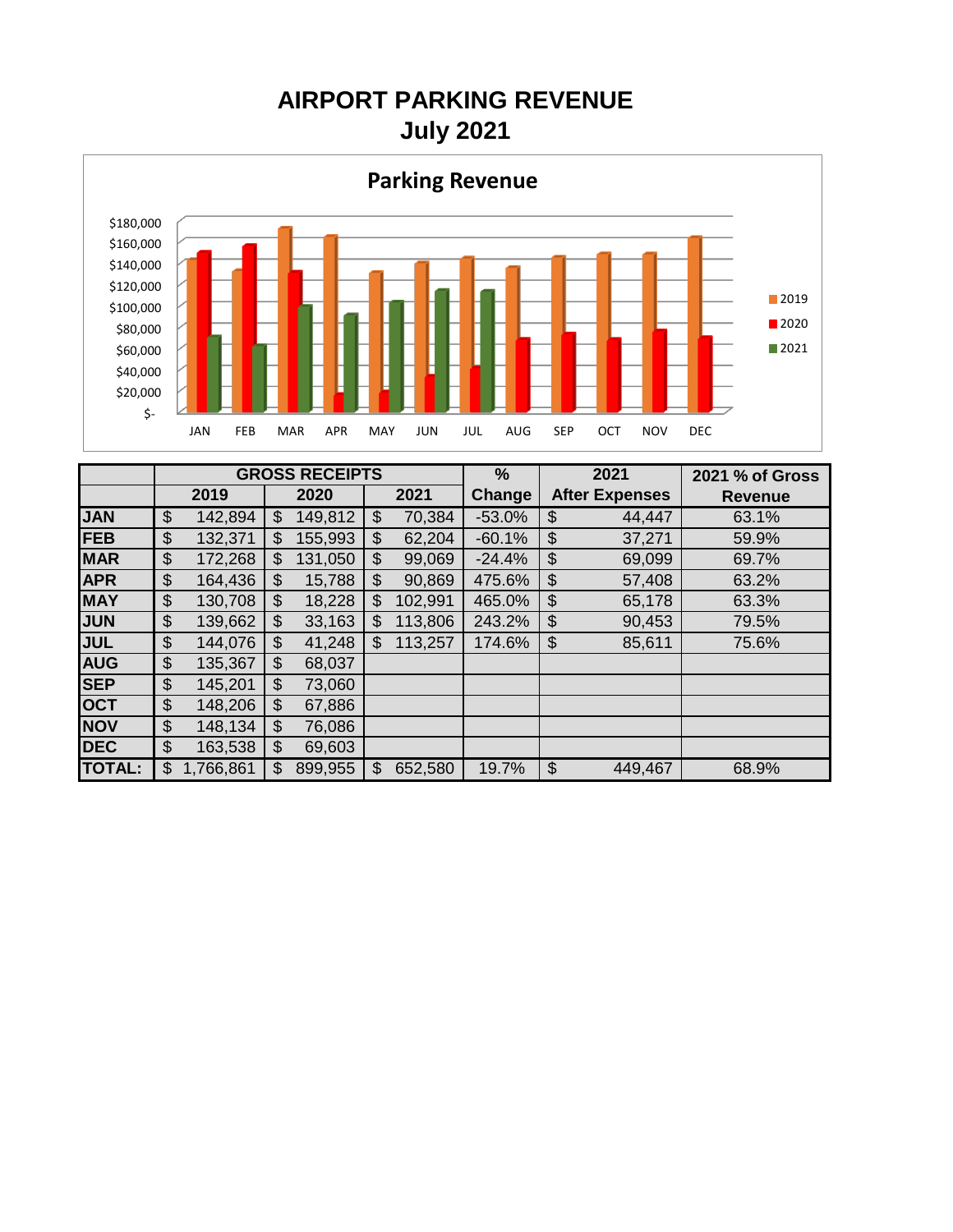## **Charters July 2021**

|            | <b>COMMERCIAL TERMINAL CHARTERS</b> |               |                 |                 |  |  |  |  |  |  |  |  |  |  |
|------------|-------------------------------------|---------------|-----------------|-----------------|--|--|--|--|--|--|--|--|--|--|
|            | # of<br><b>Flights</b>              | Operator      | <b>Enplaned</b> | <b>Deplaned</b> |  |  |  |  |  |  |  |  |  |  |
| <b>JAN</b> | 1                                   | Swift Airways | 32              | 32              |  |  |  |  |  |  |  |  |  |  |
| <b>FEB</b> | $\mathbf{1}$                        | Swift Airways | 43              | 43              |  |  |  |  |  |  |  |  |  |  |
| <b>MAR</b> | 0                                   |               | 0               | 0               |  |  |  |  |  |  |  |  |  |  |
| <b>APR</b> | 1                                   | Swift Airways | 71              | 140             |  |  |  |  |  |  |  |  |  |  |
| <b>MAY</b> | $\mathbf{1}$                        | Swift Airways | 35              | 17              |  |  |  |  |  |  |  |  |  |  |
| JUN        | 1                                   | Swift Airways | 51              | 47              |  |  |  |  |  |  |  |  |  |  |
| <b>JUL</b> | 1                                   | Swift Airways | 6               | 25              |  |  |  |  |  |  |  |  |  |  |
| <b>AUG</b> |                                     |               |                 |                 |  |  |  |  |  |  |  |  |  |  |
| <b>SEP</b> |                                     |               |                 |                 |  |  |  |  |  |  |  |  |  |  |
| <b>OCT</b> |                                     |               |                 |                 |  |  |  |  |  |  |  |  |  |  |
| <b>NOV</b> |                                     |               |                 |                 |  |  |  |  |  |  |  |  |  |  |
| <b>DEC</b> |                                     |               |                 |                 |  |  |  |  |  |  |  |  |  |  |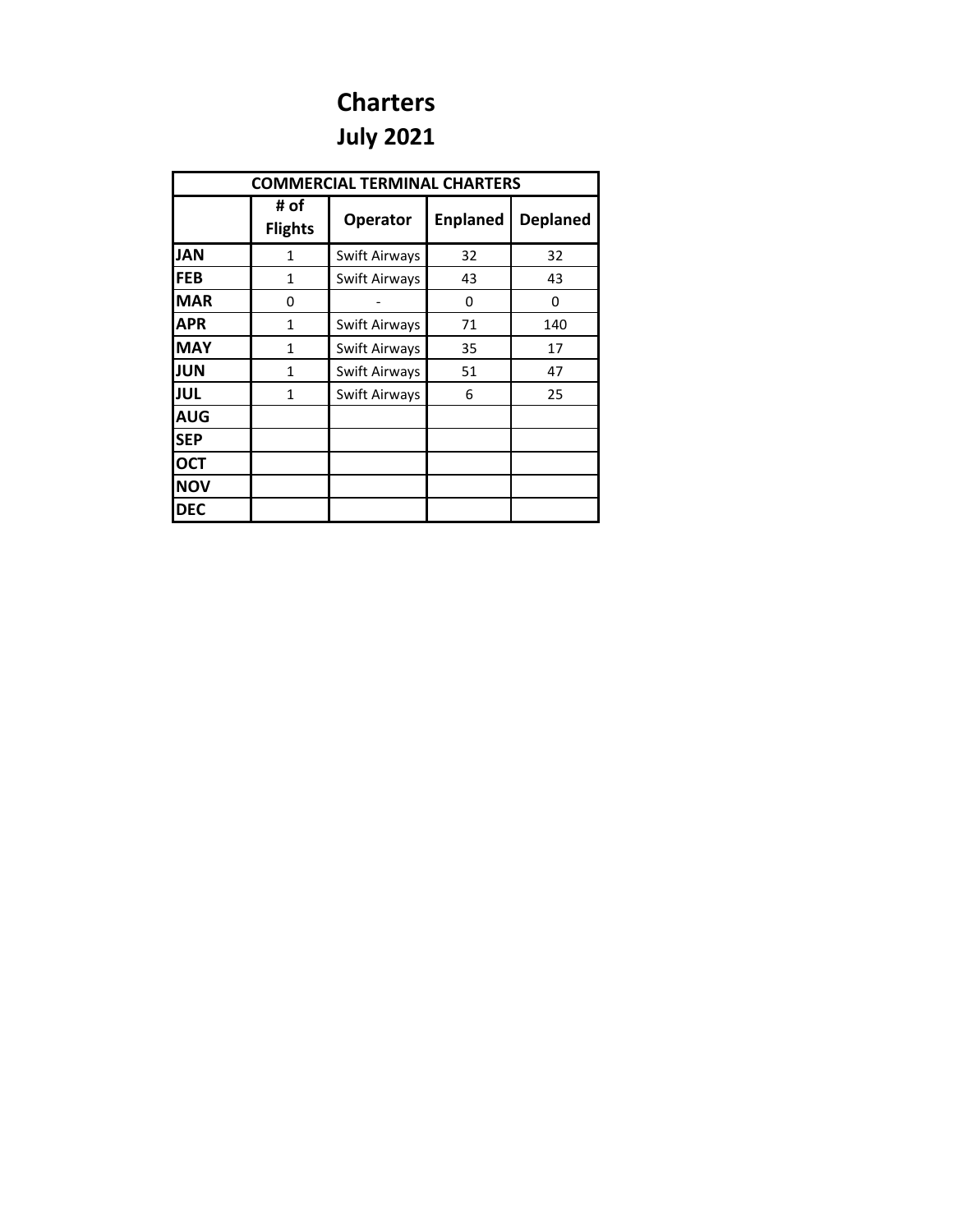## **Monthly Customs Flights July 2021**



|               | 2019 | 2020           | 2021           | <b>Difference</b> |
|---------------|------|----------------|----------------|-------------------|
| <b>JAN</b>    | 29   | 16             | 9              | $-7$              |
| <b>FEB</b>    | 12   | 15             | $\overline{2}$ | $-13$             |
| <b>MAR</b>    | 33   | 11             | 9              | $-2$              |
| <b>APR</b>    | 27   | $\overline{2}$ | 7              | 5                 |
| <b>MAY</b>    | 33   | $\overline{2}$ | 11             | 9                 |
| <b>JUN</b>    | 36   | 6              | 14             | 30                |
| <b>JUL</b>    | 89   | 3              | 22             | 19                |
| <b>AUG</b>    | 33   | 7              |                |                   |
| <b>SEP</b>    | 36   | 11             |                |                   |
| <b>OCT</b>    | 46   | 6              |                |                   |
| <b>NOV</b>    | 16   | 6              |                |                   |
| <b>DEC</b>    | 16   | 6              |                |                   |
| <b>TOTAL:</b> | 406  | 91             | 74             | 41                |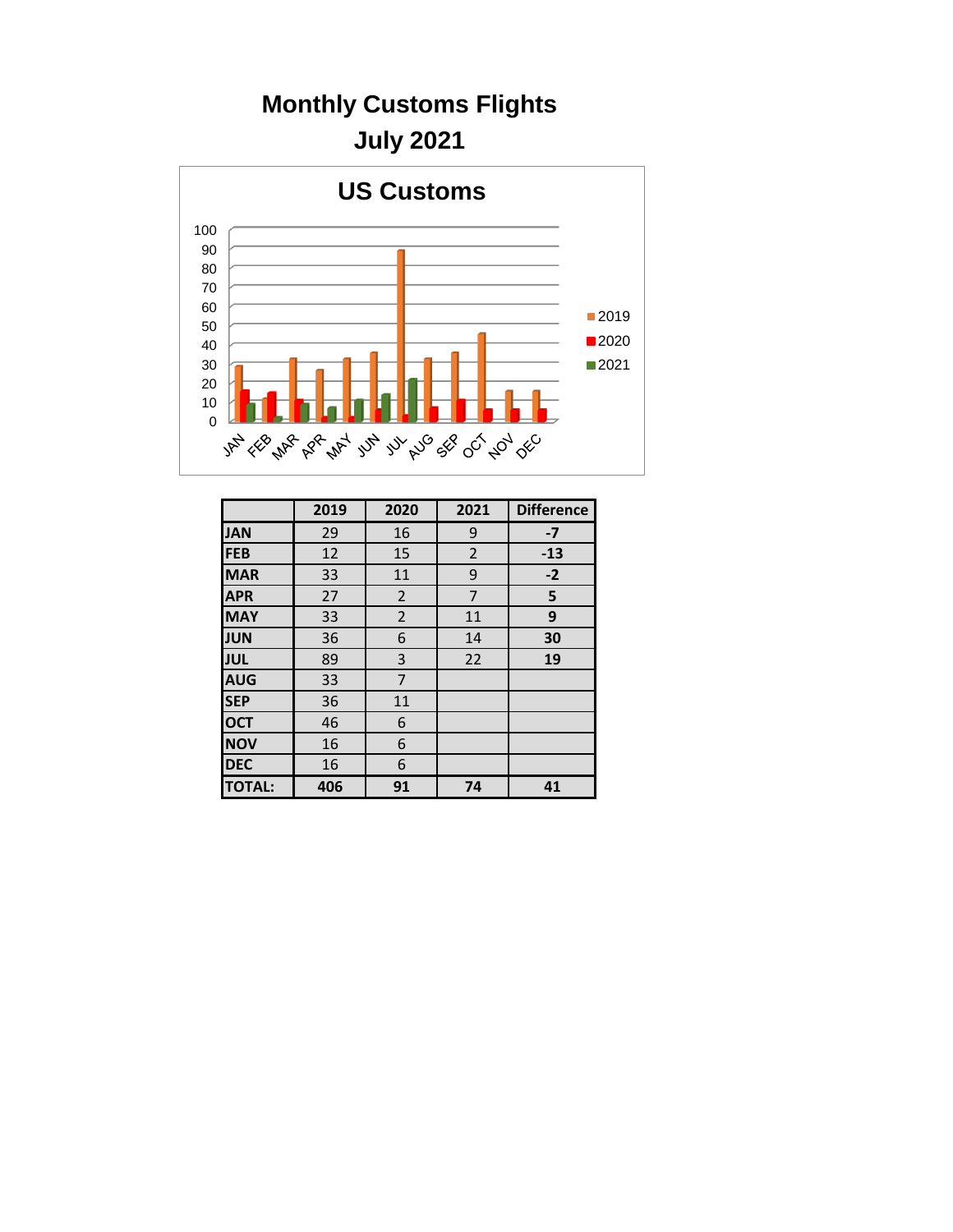## **CARGO TONNAGE REPORT July 2021**



|               | <b>2021 TONNAGE</b> |         |        |                          |                      |         |  |  |  |  |  |  |  |  |  |
|---------------|---------------------|---------|--------|--------------------------|----------------------|---------|--|--|--|--|--|--|--|--|--|
|               |                     | Fed-Ex  |        | <b>UPS</b>               | <b>TOTAL TONNAGE</b> |         |  |  |  |  |  |  |  |  |  |
|               | Freight             | Freight |        |                          |                      | Freight |  |  |  |  |  |  |  |  |  |
|               | In.                 | Out     |        | Freight In   Freight Out | Freight In           | Out     |  |  |  |  |  |  |  |  |  |
| <b>JAN</b>    | 28.06               | 14.91   | 10.83  | 1.49                     | 38.89                | 16.40   |  |  |  |  |  |  |  |  |  |
| <b>FEB</b>    | 25.76               | 14.04   | 19.44  | 0.48                     | 45.20                | 14.52   |  |  |  |  |  |  |  |  |  |
| <b>MAR</b>    | 37.10               | 18.67   | 24.62  | 0.43                     | 61.73                | 19.11   |  |  |  |  |  |  |  |  |  |
| <b>APR</b>    | 38.37               | 15.75   | 18.08  | 0.49                     | 56.45                | 16.23   |  |  |  |  |  |  |  |  |  |
| <b>MAY</b>    | 33.68               | 15.9    | 14.16  | 0.78                     | 47.84                | 16.67   |  |  |  |  |  |  |  |  |  |
| <b>JUN</b>    | 36.05               | 18.55   | 15.94  | 0.54                     | 51.99                | 19.09   |  |  |  |  |  |  |  |  |  |
| <b>JUL</b>    | 37.18               | 14.72   | 16.15  | 1.26                     | 53.32                | 15.98   |  |  |  |  |  |  |  |  |  |
| <b>AUG</b>    |                     |         |        |                          | 0.00                 | 0.00    |  |  |  |  |  |  |  |  |  |
| <b>SEP</b>    |                     |         |        |                          | 0.00                 | 0.00    |  |  |  |  |  |  |  |  |  |
| <b>OCT</b>    |                     |         |        |                          | 0.00                 | 0.00    |  |  |  |  |  |  |  |  |  |
| <b>NOV</b>    |                     |         |        |                          | 0.00                 | 0.00    |  |  |  |  |  |  |  |  |  |
| <b>DEC</b>    |                     |         |        |                          | 0.00                 | 0.00    |  |  |  |  |  |  |  |  |  |
| <b>TOTAL:</b> | 236.2               | 112.5   | 119.21 | 5.47                     | 355.41               | 118.00  |  |  |  |  |  |  |  |  |  |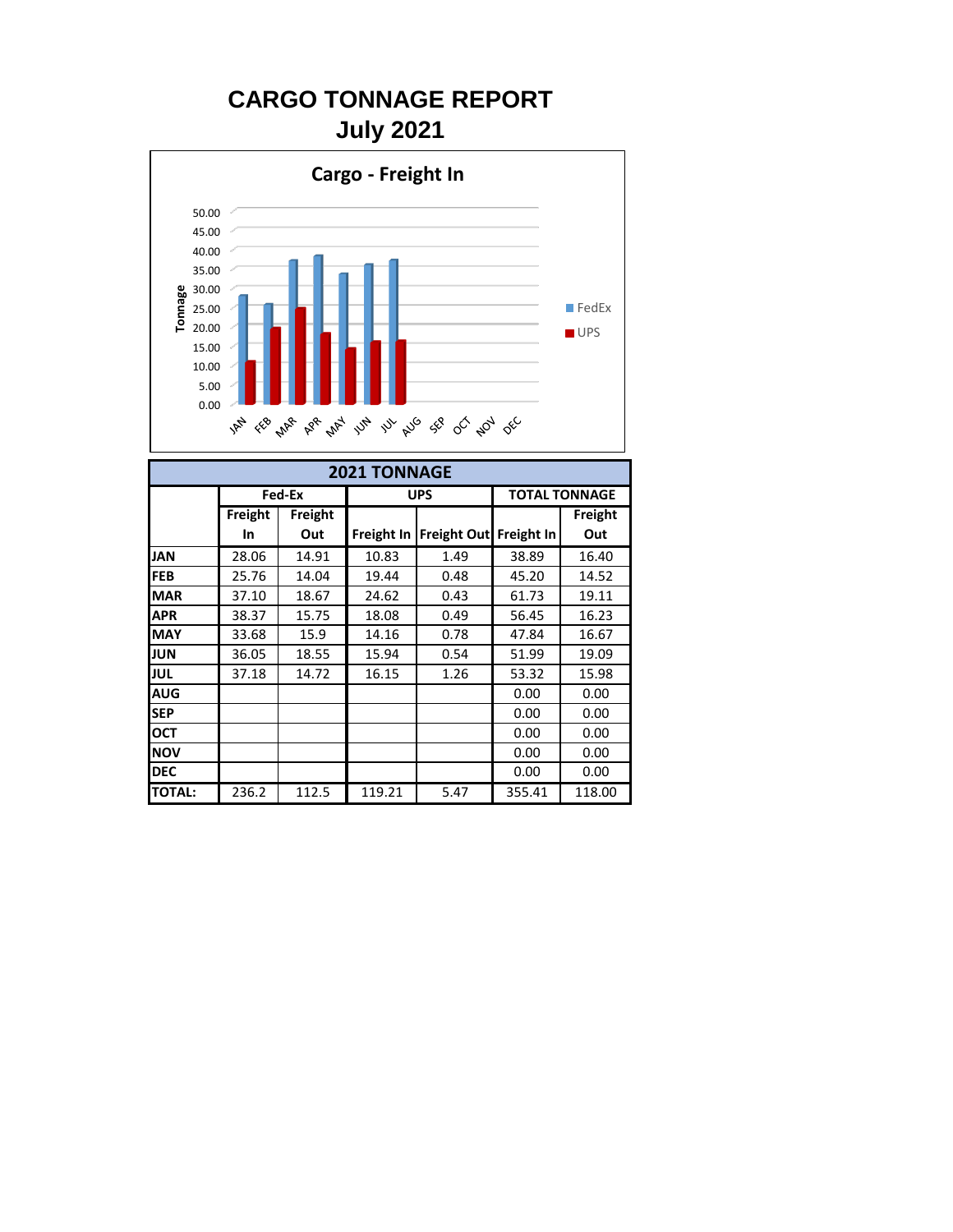

|              | <b>Gross Sales</b> |              |    | <b>Gross Sales</b> | <b>Gross Sales</b> | 2021 MAG              |          |
|--------------|--------------------|--------------|----|--------------------|--------------------|-----------------------|----------|
|              |                    | 2019         |    | 2020               | 2021               | <b>Required Sales</b> | % Change |
| Januarv      | \$                 | 74,733.30    | \$ | 90,060.33          | \$<br>46,194.42    | \$<br>97,139.08       | $-49%$   |
| February     | \$                 | 90,660.46    | \$ | 93,620.34          | \$<br>52,769.09    | \$<br>97,139.08       | $-44%$   |
| March        | \$                 | 103,543.78   | \$ | 63,141.23          | \$<br>75,644.09    | \$<br>97,139.08       | 20%      |
| April        | \$                 | 100,009.51   | \$ | 3,435.17           | \$<br>75,068.43    | \$<br>97,139.08       | 2085%    |
| May          | \$                 | 86,375.00    | \$ | 9.684.26           | \$<br>82,168.00    | \$<br>97.139.08       | 748%     |
| June         | \$                 | 93,032.97    | \$ | 24.578.52          | \$<br>89.074.92    | \$<br>97,139.08       | 262%     |
| July         | \$                 | 103,117.01   | \$ | 38,712.37          | \$<br>93.840.07    | \$<br>97,139.08       | 142%     |
| August       | \$                 | 96,764.84    | \$ | 46,560.74          |                    | \$<br>97,139.08       |          |
| September    | \$                 | 84.088.20    | \$ | 43,459.88          |                    | \$<br>97,139.08       |          |
| October      | \$                 | 101,204.07   | \$ | 51,707.08          |                    | \$<br>97,139.08       |          |
| November     | \$                 | 103,700.30   | \$ | 44.307.00          |                    | \$<br>97,139.08       |          |
| December     | \$                 | 109,807.44   | \$ | 49,334.11          |                    | \$<br>97,139.08       |          |
| <b>Total</b> | \$                 | 1,147,036.88 | \$ | 558,601.03         | \$<br>514,759.02   |                       | 59.3%    |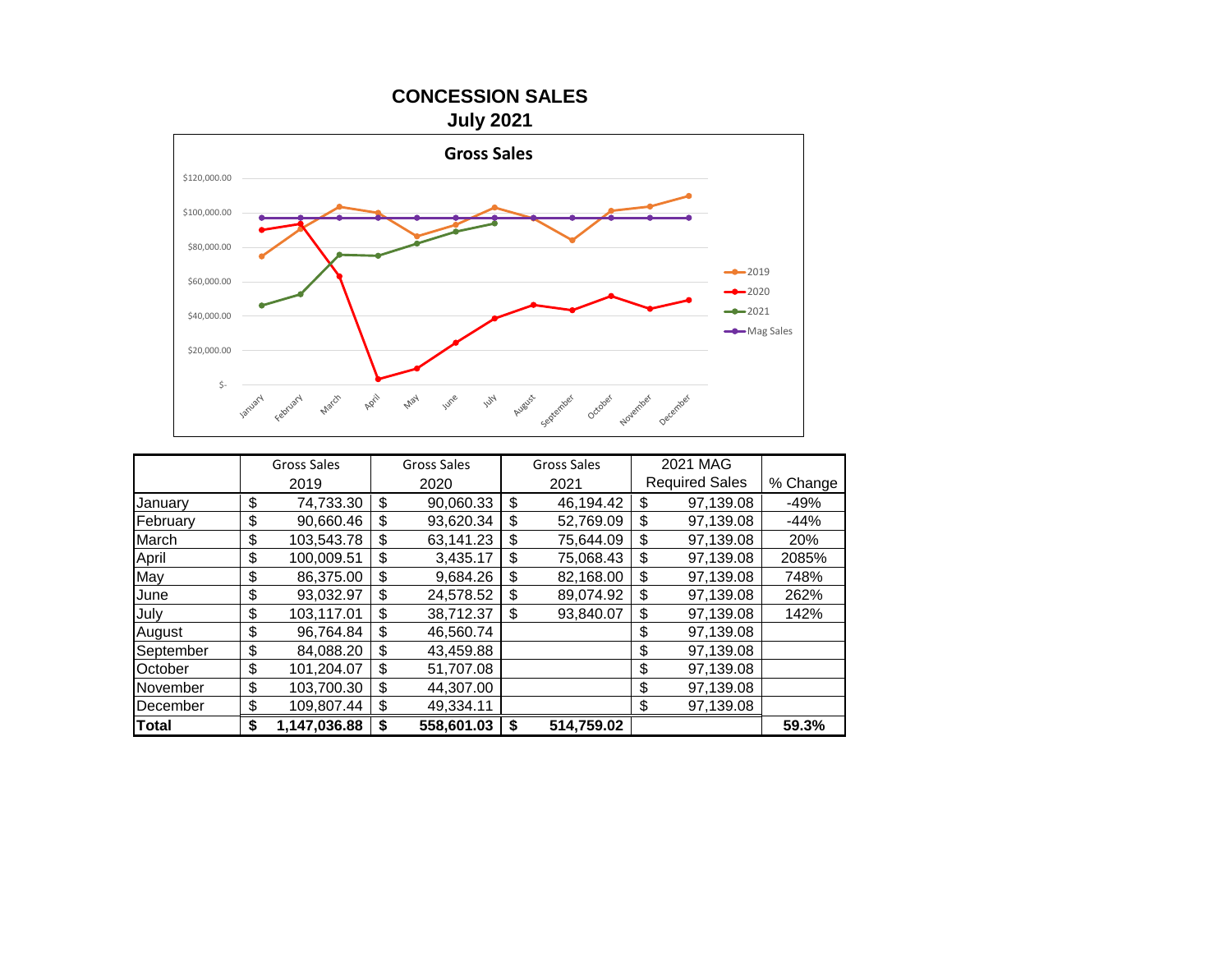|                 |              |                          |                                            |          |                     |             |                      |               |                             |              |           |                                                               | ZUZT            |              |      |                 |    |               |      |                        |                                     |                 |                        |           |     |                          |
|-----------------|--------------|--------------------------|--------------------------------------------|----------|---------------------|-------------|----------------------|---------------|-----------------------------|--------------|-----------|---------------------------------------------------------------|-----------------|--------------|------|-----------------|----|---------------|------|------------------------|-------------------------------------|-----------------|------------------------|-----------|-----|--------------------------|
|                 | <b>APSTF</b> |                          | <b>APSTF</b>                               |          | <b>APSTF</b>        |             |                      | <b>APSTF</b>  |                             | <b>APSTF</b> |           | <b>APSTF</b>                                                  |                 | <b>APLOT</b> |      | <b>APRMP</b>    |    | <b>APLOT</b>  |      | <b>APPOG</b>           |                                     |                 | <b>APPOG</b>           |           |     |                          |
|                 |              | <b>Storage Fees</b>      | General /<br>Transient<br><b>Flow Fees</b> |          | Delta<br>Into-Plane |             | United<br>Into-Plane |               | Allegiant<br>Into-<br>Plane |              | Allegiant |                                                               | Landing<br>Fees |              |      | Parking<br>Fees |    | Plug In Fees  |      | % Of Gross<br>Receipts | Minot Aero<br><b>Gross Receipts</b> |                 | % Of Gross<br>Receipts |           |     | Total                    |
|                 | \$0.03       |                          |                                            | \$0.06   | \$0.02              |             | \$0.02               | \$0.03        |                             | $-$75.00$    |           |                                                               |                 |              | 60%  |                 | 2% |               |      |                        |                                     | 2%              |                        |           |     |                          |
| January         | - \$         | 3,234.47                 |                                            | ,381.18  | -S                  | ,066.70     | - \$                 | 629.22        | - \$                        | 129.90       | - \$      | $(1,575.00)$ \$                                               |                 | 1,066.05     | - \$ | $597.00$ \$     |    | 20.00         | l \$ | 857.51                 |                                     | 120,537.25 \$   |                        | 2,410.75  | \$  | 7,407.03                 |
| February        | \$           | 3,122.91                 | l S                                        | ,357.97  | l S                 | 906.62      | - \$                 | 722.66        | l \$                        | 200.01       | - \$      | $(2,250.00)$ \$                                               |                 | 1,383.45     | - IS | $579.00$ \$     |    | $70.00$ \$    |      | $1,018.58$ \$          |                                     | 127,780.22 \$   |                        | 2,555.60  |     | 7,111.20                 |
| March           | S.           | 4,506.59                 |                                            | .805.55  | \$                  | ,700.38     | - 35                 | 702.16        | l \$                        | 337.62       |           | $(2,625.00)$ \$                                               |                 | 1,593.90     |      | $549.00$ \$     |    | $10.00$ \ \$  |      | 484.87                 |                                     | 162,895.97 \$   |                        | 3,257.92  |     | 9,065.06                 |
| April           |              | 4,905.00                 |                                            | 2,203.80 | - \$                | ,567.10     | - \$                 | 968.30 \$     |                             | 101.46       | - \$      | $(1,800.00)$ \$                                               |                 | 2,004.45     |      | 528.00 \$       |    | $20.00$ \$    |      | 637.95                 |                                     | 184,779.82   \$ |                        | 3,695.60  |     | 11,136.06                |
| May             | £.           | 5,064.00                 |                                            | 2,278.31 | -S                  | .638.34     | - \$                 | 978.22        | - \$                        | 195.81       |           | $(1,500.00)$ \$                                               |                 | 1,711.20     | - \$ | $627.00$ \$     |    |               |      | 445.61                 |                                     | 99,999.54 \$    |                        | 1,999.99  |     | 1,438.49                 |
| June            |              | 5,307.61                 |                                            | 2,587.58 | - \$                | ,851.80     | - \$                 | 824.08        | l \$                        | 542.40       | ∣\$       | $(1,875.00)$ \$                                               |                 | 1,928.55     | IS   | $702.00$ \$     |    |               |      | 489.79                 |                                     | 146,169.88 \$   |                        | 2,923.40  |     | 12,358.81                |
| <b>July</b>     | £.           | 6,015.21                 |                                            | 3,181.81 | - \$                | 2,060.70    | -9                   | 888.84        | - \$                        | 931.98       |           | $(2,025.00)$ \$                                               |                 | 3,995.10     |      | $810.00$ \$     |    |               |      | 538.55                 |                                     | 167,618.96 \$   |                        | 3,352.38  |     | 16,397.19                |
| August          |              |                          |                                            |          |                     |             |                      |               |                             |              |           |                                                               |                 |              |      |                 |    |               |      |                        |                                     |                 |                        |           | \$. | $\overline{\phantom{0}}$ |
| September       |              |                          |                                            |          |                     |             |                      |               |                             |              |           |                                                               |                 |              |      |                 |    |               |      |                        |                                     |                 |                        |           |     | $\sim$                   |
| October         |              |                          |                                            |          |                     |             |                      |               |                             |              |           |                                                               |                 |              |      |                 |    |               |      |                        |                                     |                 |                        |           | \$  | $\overline{\phantom{0}}$ |
| November        |              |                          |                                            |          |                     |             |                      |               |                             |              |           |                                                               |                 |              |      |                 |    |               |      |                        |                                     |                 |                        |           | \$  | $\overline{\phantom{0}}$ |
| December        |              |                          |                                            |          |                     |             |                      |               |                             |              |           |                                                               |                 |              |      |                 |    |               |      |                        |                                     |                 |                        |           |     | $\sim$                   |
| <b>TOTAL</b> \$ |              | 32,155.78   \$ 14,796.21 |                                            |          |                     | \$10,791.64 | \$                   | $5,713.48$ \$ |                             |              |           | $2,439.18$ \ \$ (13,650.00) \ \$ 13,682.70 \ \$ 4,392.00 \ \$ |                 |              |      |                 |    | $120.00$ \ \$ |      | 4,472.85               | l \$                                |                 |                        | 20,195.63 | \$  | 74,913.84                |

#### AVFLIGHT MINOT STORAGE & FLOWAGE FEES 2021